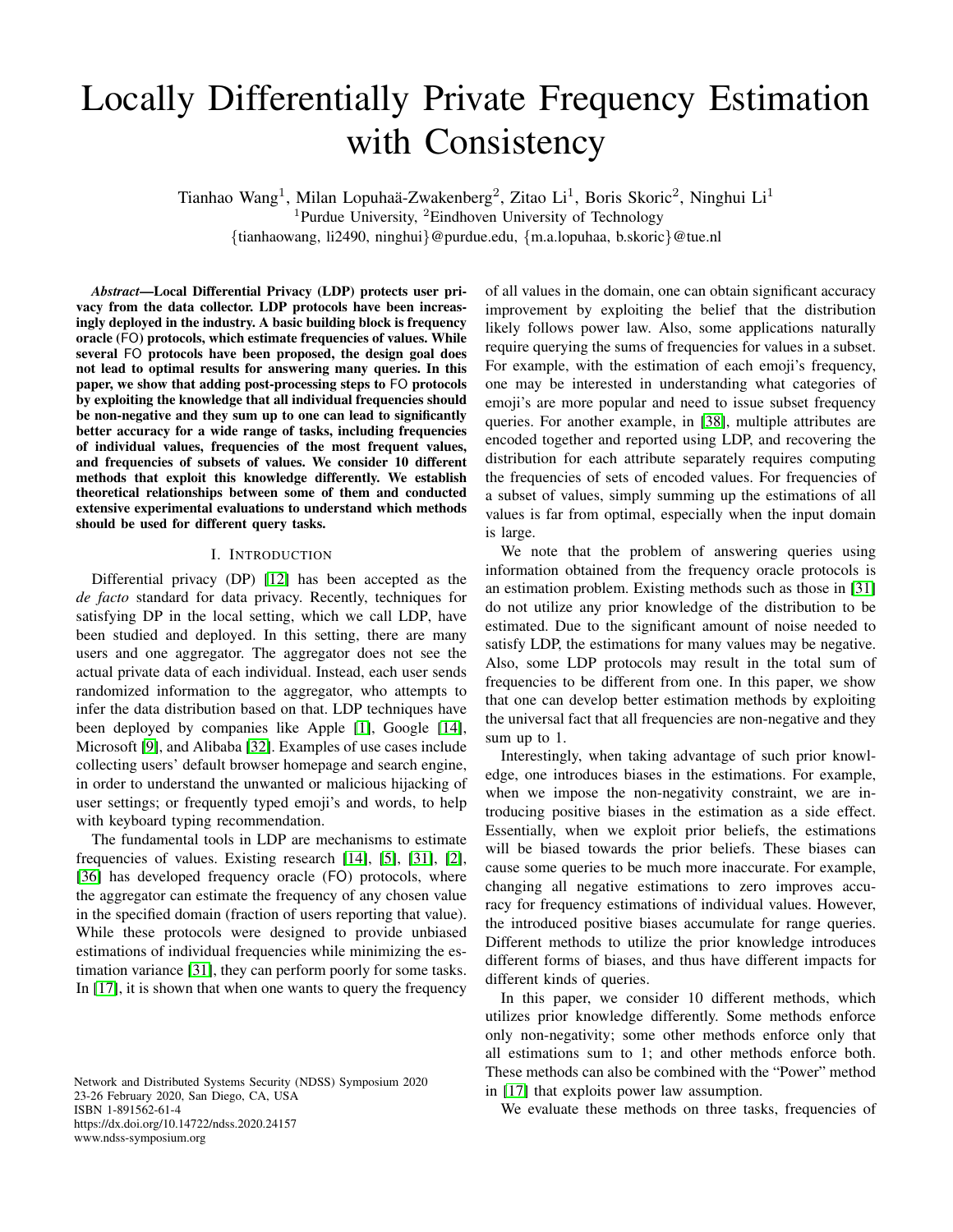individual values, frequencies of the most frequent values, and frequencies of subsets of values. We find that there is no single method that out-performs other methods for all tasks. A method that exploits only non-negativity performs the best for individual values; a method that exploits only the summingto-one constraint performs the best for frequent values; and a method that enforces both can be applied in conjunction with Power to perform the best for subsets of values.

To summarize, the main contributions of this paper are threefold:

- We introduced the consistency properties as a way to improve accuracy for FO protocols under LDP, and summarized 10 different post-processing methods that exploit the consistency properties differently.
- We established theoretical relationships between Constrained Least Squares and Maximum Likelihood Estimation, and analyze which (if any) estimation biases are introduced by these methods.
- We conducted extensive experiments on both synthetic and real-world datasets, the results improved the understanding on the strengths and weaknesses of different approaches.

Roadmap. In Section [II,](#page-1-0) we give the problem definition, followed by the background information on FO in Section [III.](#page-1-1) We present the post-processing methods in Section [IV.](#page-3-0) Experimental results are presented in [V.](#page-6-0) Finally we discuss related work in Section [VI](#page-13-6) and provide concluding remarks in Section [VII.](#page-13-7)

#### II. PROBLEM SETTING

<span id="page-1-0"></span>We consider the setting where there are many *users* and one *aggregator*. Each user possesses a value v from a finite domain D, and the aggregator wants to learn the distribution of values among all users, in a way that protects the privacy of individual users. More specifically, the aggregator wants to estimate, for each value  $v \in D$ , the fraction of users having v (the number of users having  $v$  divided by the population size). Such protocols are called *frequency oracle (*FO*)* protocols under Local Differential Privacy (LDP), and they are the key building blocks of other LDP tasks.

**Privacy Requirement.** An FO protocol is specified by a pair of algorithms:  $\Psi$  is used by each user to perturb her input value, and  $\Phi$  is used by the aggregator. Each user sends  $\Psi(v)$ to the aggregator. The formal privacy requirement is that the algorithm  $\Psi(\cdot)$  satisfies the following property:

Definition 1 ( $\epsilon$ -Local Differential Privacy). *An algorithm*  $\Psi(\cdot)$ *satisfies*  $\epsilon$ -local differential privacy ( $\epsilon$ -LDP), where  $\epsilon \geq 0$ , if *and only if for any input*  $v, v' \in D$ *, we have* 

$$
\forall y \in \Psi(D): \Pr[\Psi(v) = y] \le e^{\epsilon} \Pr[\Psi(v') = y],
$$

*where*  $\Psi(D)$  *is discrete and denotes the set of all possible outputs of* Ψ*.*

Since a user never reveals  $v$  to the aggregator and reports only  $\Psi(v)$ , the user's privacy is still protected even if the aggregator is malicious.

Utility Goals. The aggregator uses  $\Phi$ , which takes the vector of all reports from users as the input, and produces  $\tilde{\mathbf{f}} = \langle \tilde{f}_v \rangle_{v \in D}$ , the estimated frequencies of the  $v \in D$  (i.e., the fraction of users who have input value v). As  $\Psi$  is a randomized function, the resulting f becomes inaccurate.

In existing work, the design goal for  $\Psi$  and  $\Phi$  is that the estimated frequency for each  $v$  is unbiased, and the variance of the estimation is minimized. As we will show in this paper, these may not result in the most accurate answers to different queries.

In this paper, we consider three different query scenarios 1) query the frequency of every value in the domain, 2) query the aggregate frequencies of subsets of values, and 3) query the frequencies of the most frequent values. For each value or set of values, we compute its estimate and the ground truth, and calculate their difference, measured by Mean of Squared Error (MSE).

Consistency. We will show that the utility of existing mechanisms can be improved by enforcing the following consistency requirement.

<span id="page-1-3"></span>Definition 2 (Consistency). *The estimated frequencies are consistent if and only if the following two conditions are satisfied:*

*1) The estimated frequency of each value is non-negative. 2) The sum of the estimated frequencies is* 1*.*

#### III. FREQUENCY ORACLE PROTOCOLS

<span id="page-1-1"></span>We review the state-of-the-art frequency oracle protocols. We utilize the generalized view from [\[31\]](#page-14-1) to present the protocols, so that our post-processing procedure can be applied to all of them.

#### *A. Generalized Random Response (*GRR*)*

This FO protocol generalizes the *randomized response* tech-nique [\[35\]](#page-14-5). Here each user with private value  $v \in D$  sends the true value v with probability p, and with probability  $1-p$ sends a randomly chosen  $v' \in D \setminus \{v\}$ . Suppose the domain D contains  $d = |D|$  values, the perturbation function is formally defined as

<span id="page-1-2"></span>
$$
\forall_{y \in D} \Pr\left[\Psi_{\mathsf{GRR}(\epsilon,d)}(v) = y\right] = \begin{cases} p = \frac{e^{\epsilon}}{e^{\epsilon} + d - 1}, & \text{if } y = v \\ q = \frac{e^{\epsilon} + d - 1}{e^{\epsilon} + d - 1}, & \text{if } y \neq v \end{cases} (1)
$$

This satisfies  $\epsilon$ -LDP since  $\frac{p}{q} = e^{\epsilon}$ .

From a population of  $n$  users, the aggregator receives a length-n vector  $y = \langle y_1, y_2, \dots, y_n \rangle$ , where  $y_i \in D$  is the reported value of the  $i$ -th user. The aggregator counts the number of times each value  $v$  appears in  $v$  and produces a length-d vector c of natural numbers. Observe that the components of **c** sum up to *n*, i.e.,  $\sum_{v \in D} c_v = n$ . The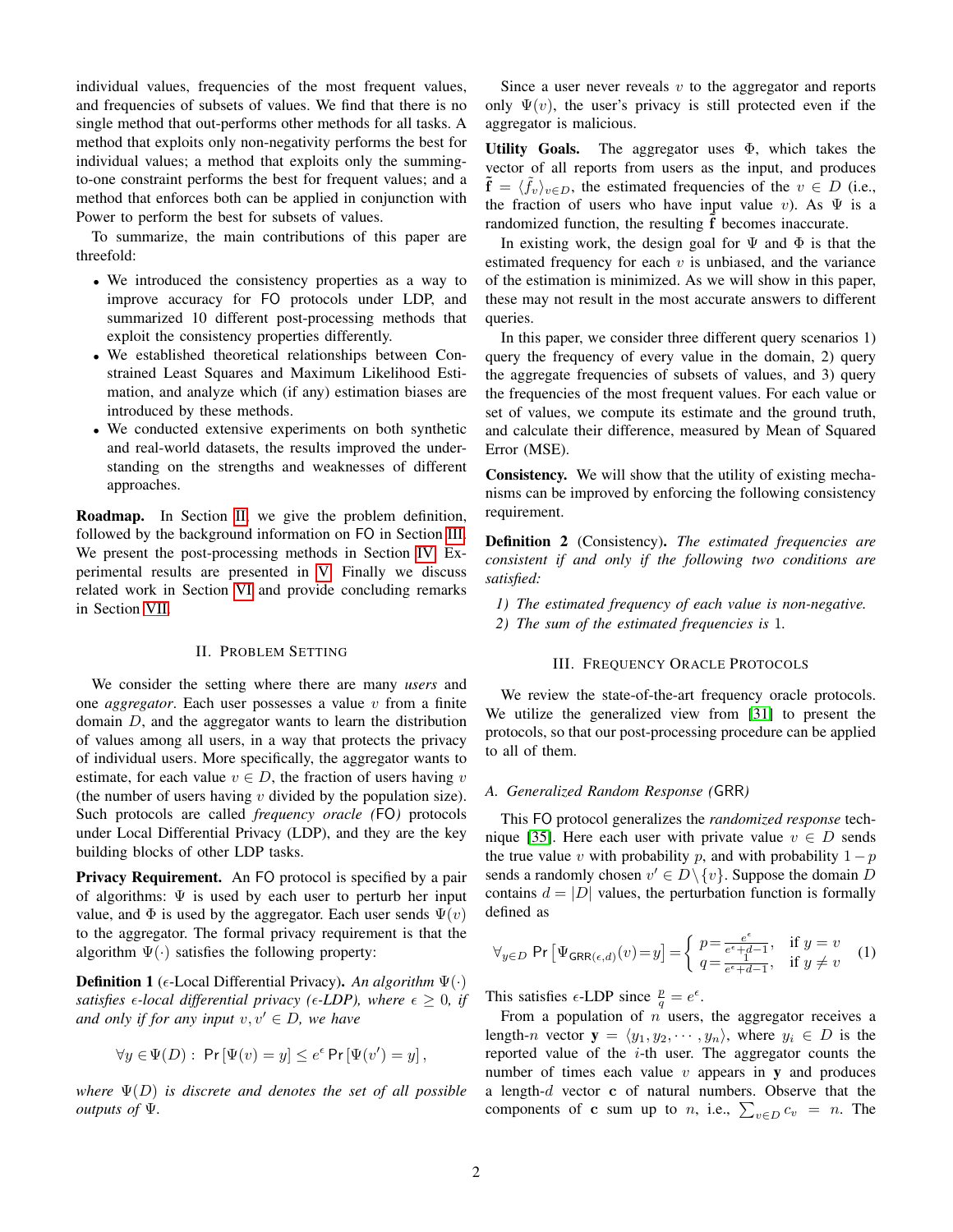aggregator then obtains the estimated frequency vector  $\tilde{f}$  by scaling each component of c as follows:

$$
\tilde{f}_v = \frac{\frac{c_v}{n} - q}{p - q} = \frac{\frac{c_v}{n} - \frac{1}{e^{\epsilon} + d - 1}}{\frac{e^{\epsilon} - 1}{e^{\epsilon} + d - 1}}
$$

As shown in [\[31\]](#page-14-1), the estimation variance of GRR grows linearly in d; hence the accuracy deteriorates fast when the domain size d increases. This motivated the development of other FO protocols.

## *B. Optimized Local Hashing (*OLH*)*

This FO deals with a large domain size  $d$  by first using a random hash function to map an input value into a smaller domain of size g, and then applying randomized response to the hash value in the smaller domain. In OLH, the reporting protocol is

$$
\Psi_{\mathsf{OLH}(\epsilon)}(v) \coloneqq \langle H, \ \Psi_{\mathsf{GRR}(\epsilon,g)}(H(v)) \rangle,
$$

where  $H$  is randomly chosen from a family of hash functions that hash each value in D to  $\{1 \dots g\}$ , and  $\Psi_{\text{GRR}(\epsilon,g)}$  is given in [\(1\)](#page-1-2), while operating on the domain  $\{1 \dots g\}$ . The hash family should have the property that the distribution of each v's hashed result is uniform over  $\{1 \dots g\}$  and independent from the distributions of other input values in  $D$ . Since  $H$ is chosen independently of the user's input v,  $H$  by itself carries no meaningful information. Such a report  $\langle H, r \rangle$  can be represented by the set  $Y = \{y \in D \mid H(y) = r\}$ . The use of a hash function can be viewed as a compression technique, which results in constant size encoding of a set. For a user with value v, the probability that v is in the set Y represented by the randomized report  $\langle H, r \rangle$  is  $p = \frac{e^{\epsilon}-1}{e^{\epsilon}+g-1}$  and the probability that a user with value  $\neq v$  is in Y is  $q = \frac{1}{g}$ .

For each value  $x \in D$ , the aggregator first computes the vector c of how many times each value is in the reported set. More precisely, let  $Y_i$  denote the set defined by the user i, then  $c_v = |\{i \mid H(v) \in Y_i\}|$ . The aggregator then scales it:

$$
\tilde{f}_v = \frac{\frac{c_v}{n} - 1/g}{p - 1/g} \tag{2}
$$

In OLH, both the hashing step and the randomization step result in information loss. The choice of the parameter  $q$ is a tradeoff between losing information during the hashing step and losing information during the randomization step. It is found that the estimation variance when viewed as a continuous function of g is minimized when  $g = e^{\epsilon} + 1$  (or the closest integer to  $e^{\epsilon} + 1$  in practice) [\[31\]](#page-14-1).

#### *C. Other* FO *Protocols*

Several other FO protocols have been proposed. While they take different forms when originally proposed, in essence, they all have the user report some encoding of a subset  $Y \subseteq D$ , so that the user's true value has a probability  $p$  to be included in Y and any other value has a probability  $q < p$  to be included in  $Y$ . The estimation method used in GRR and OLH (namely,  $\tilde{f}_v = \frac{c_v/n-q}{p-q}$  equally applies.

**Optimized Unary Encoding [\[31\]](#page-14-1)** encodes a value in a size- $d$ domain using a length- $d$  binary vector, and then perturbs each bit independently. The resulting bit vector encodes a set of values. It is found in [\[31\]](#page-14-1) that when  $d$  is large, one should flip the 1 bit with probability  $1/2$ , and flip a 0 bit with probability  $1/e^{\epsilon}$ . This results in the same values of p, q as OLH, and has the same estimation variance, but has higher communication cost (linear in domain size d).

Subset Selection [\[36\]](#page-14-2), [\[30\]](#page-14-6) method reports a randomly selected subset of a fixed size  $k$ . The sensitive value  $v$  is included in the set with probability  $p = 1/2$ . For any other value, it is included with probability  $q = p \cdot \frac{k-1}{d-1} + (1-p) \cdot \frac{k}{d-1}$ . To minimize estimation variance,  $k$  should be an integer equal or close to  $d/(e^{\epsilon}+1)$ . Ignoring the integer constraint, we have  $q=\frac{1}{2}\cdot\frac{2k-1}{d-1}=\frac{1}{2}\cdot\frac{2\frac{d}{e^{\epsilon}+1}-1}{d-1}=\frac{1}{e^{\epsilon}+1}\cdot\frac{d-(e^{\epsilon}+1)/2}{d-1}<\frac{1}{e^{\epsilon}+1}$ . Its variance is smaller than that of OLH. However, as  $d$  increases, the term  $\frac{d-(e^{\epsilon}+1)/2}{d-1}$  $\frac{e^{2}+1}{d-1}$  gets closer and closer to 1. For a larger domain, this offers essentially the same accuracy as OLH, with higher communication cost (linear in domain size d).

Hadamard Response [\[4\]](#page-13-8), [\[2\]](#page-13-5) is similar to Subset Selection with  $k = d/2$ , where the Hadamard transform is used to compress the subset. The benefit of adopting this protocol is to reduce the communication bandwidth (each user's report is of constant size). While it is similar to OLH with  $q = 2$ , its aggregation part Φ faster, because evaluating a Hadamard entry is practically faster than evaluating hash functions. However, this FO is sub-optimal when  $q = 2$  is sub-optimal.

## *D. Accuracy of Frequency Oracles*

In [\[31\]](#page-14-1), it is proved that  $\tilde{f}_v = \frac{c_v/n-q}{p-q}$  produces unbiased estimates. That is,  $\forall v \in D, \mathbb{E}\left[\tilde{f}_v\right] = f_v$ . Moreover,  $\tilde{f}_v$  has variance

$$
\sigma_v^2 = \frac{q(1-q) + f_v(p-q)(1-p-q)}{n(p-q)^2} \tag{3}
$$

As  $c_v$  follows Binomial distribution, by the central limit theorem, the estimate  $f_v$  can be viewed as the true value  $f_v$ plus a Normally distributed noise:

<span id="page-2-1"></span><span id="page-2-0"></span>
$$
\tilde{f}_v \approx f_v + \mathcal{N}(0, \sigma_v). \tag{4}
$$

When d is large and  $\epsilon$  is not too large,  $f_v(p-q)(1-p-q)$  is dominated by  $q(1-q)$ . Thus, one can approximate Equation [\(3\)](#page-2-0) and [\(4\)](#page-2-1) by ignoring the  $f_v$ . Specifically,

<span id="page-2-2"></span>
$$
\sigma^2 \approx \frac{q(1-q)}{n(p-q)^2},\tag{5}
$$

<span id="page-2-3"></span>
$$
\tilde{f}_v \approx f_v + \mathcal{N}(0, \sigma). \tag{6}
$$

As the probability each user's report support each value is independent, we focus on post-processing  $f$  instead of  $Y$ .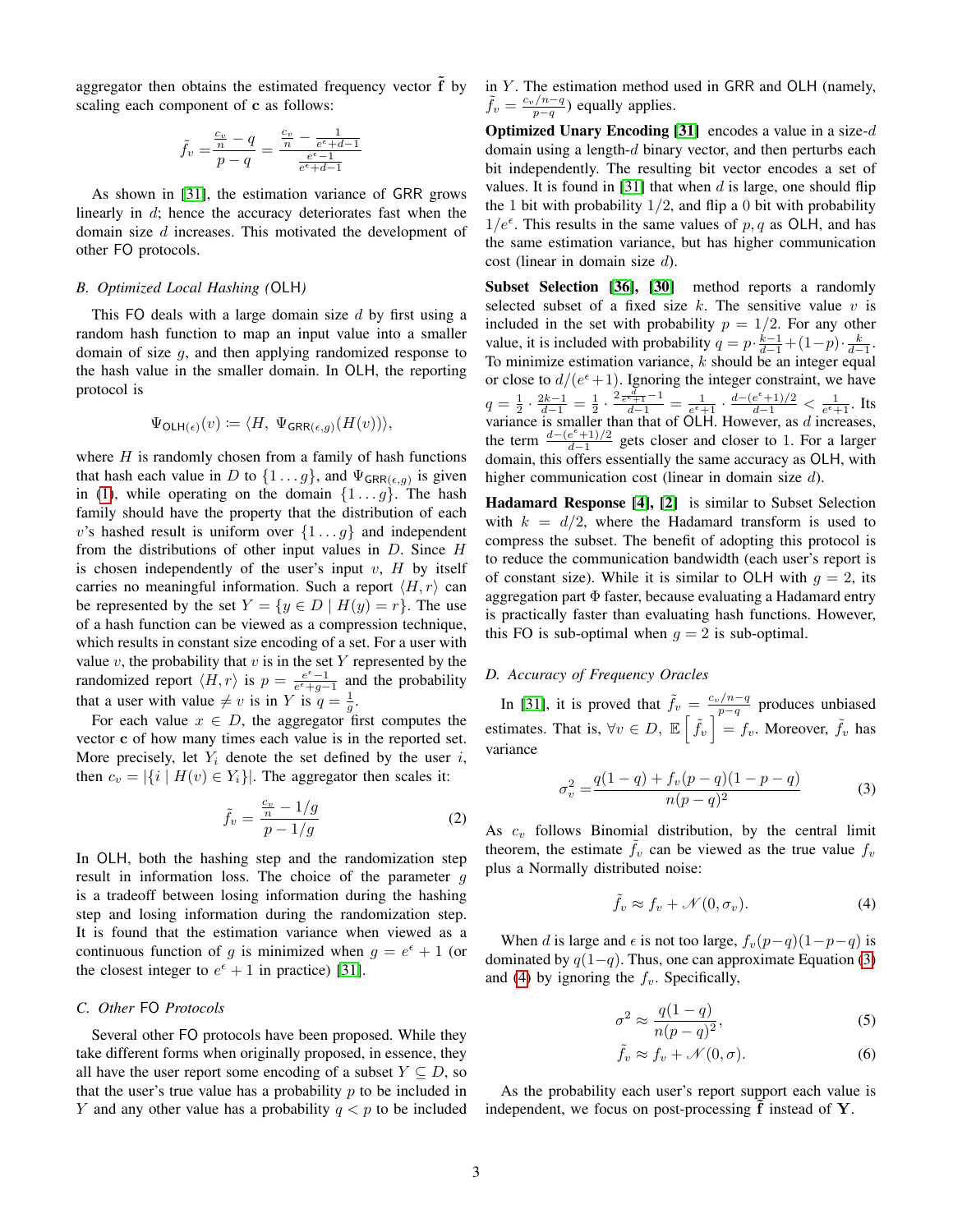#### <span id="page-3-0"></span>IV. TOWARDS CONSISTENT FREQUENCY ORACLES

While existing state-of-the-art frequency oracles are designed to provide unbiased estimations while minimizing the variance, it is possible to further reduce the variance by performing post-processing steps that use prior knowledge to adjust the estimations. For example, exploiting the property that all frequency counts are non-negative can reduce the variance; however, simply turning all negative estimations to 0 introduces a systematic positive bias in all estimations. By also ensuring the property that the sum of all estimations must add up to 1, one ensures that the sum of the biases for all estimations is 0. However, even though the biases cancel out when summing over the whole domain, they still exist. There are different post-processing methods that were explicitly proposed or implicitly used. They will result in different combinations of variance reduction and bias distribution. Selecting a post-processing method is similar to considering the bias-variance tradeoff in selecting a machine learning algorithm.

We study the property of several post-processing methods, aiming to understand how they compare under different settings, and how they relate to each other. Our goal is to identify efficient post-processing methods that can give accurate estimations for a wide variety of queries. We first present the baseline method that does not do any post-processing.

• Base: *We use the standard* FO *as presented in Section [III](#page-1-1) to obtain estimations of each value.*

Base has no bias, and its variance can be analytically computed (e.g., using [\[31\]](#page-14-1)).

#### *A. Baseline Methods*

When the domain is large, there will be many values in the domain that have a zero or very low true frequency; the estimation of them may be negative. To overcome negativity, we describe three methods: Base-Pos, Post-Pos, and Base-Cut.

• Base-Pos: *After applying the standard* FO*, we convert all negative estimations to* 0*.*

This satisfies non-negativity, but the sum of all estimations is likely to be above 1. This reduces variance, as it turns erroneous negative estimations to 0, closer to the true value. As a result, for each individual value, Base-Pos results in an estimation that is at least as accurate as the Base method. However, this introduces systematic positive bias, because some negative noise are removed or reduced by the process, but the positive noise are never removed. This positive bias will be reflected when answering subset queries, for which Base-Pos results in biased estimations. For larger-range queries, the bias can be significant.

## Lemma 1. *Base-Pos will introduce positive bias to all values.*

*Proof.* The outputs of standard FO are unbiased estimation, which means for any  $v$ ,

$$
f_v = \mathbb{E}\left[\tilde{f}_v\right] = \mathbb{E}\left[\tilde{f}_v \cdot \mathbf{1}[\tilde{f}_v \ge 0]\right] + \mathbb{E}\left[\tilde{f}_v \cdot \mathbf{1}[\tilde{f}_v < 0]\right]
$$

As Base-Pos changes all negative estimated frequencies to 0, we have

$$
\mathbb{E}\left[f'_{v}\right] = \mathbb{E}\left[\tilde{f}_{v} \cdot \mathbf{1}[\tilde{f}_{v} \geq 0]\right]
$$

After enforcing non-negativity constraints, the bias will be  $\mathbb{E}[f'_{v}] - f_{v} > 0.$  $\Box$ 

• Post-Pos: *For each query result, if it is negative, we convert it to* 0*.*

This method does not post-process the estimated distribution. Rather, it post-processes each query result individually. For subset queries, as the results are typically positive, Post-Pos is similar to Base. On the other hand, when the query is on a single item, Post-Pos is equivalent to Base-Pos.

Post-Pos still introduces a positive bias, but the bias would be smaller for subset queries. However, Post-Pos may give inconsistent answers in the sense that the query result on  $A \cup B$ , where  $A$  and  $B$  are disjoint, may not equal the addition of the query results for  $A$  and  $B$  separately.

• Base-Cut: *After standard* FO*, convert everything below some sensitivity threshold to 0.*

The original design goal for frequency oracles is to recover frequencies for *frequent* values, and oftentimes there is a sensitivity threshold so that only estimations above the threshold are considered. Specifically, for each value, we compare its estimation with a threshold

<span id="page-3-1"></span>
$$
T = F^{-1} \left( 1 - \frac{\alpha}{d} \right) \sigma,\tag{7}
$$

where d is the domain size,  $F^{-1}$  is the inverse of cummulative distribution function of the standard normal distribution, and  $\sigma$  is the standard deviation of the LDP mechanism (i.e., as in Equation [\(5\)](#page-2-2)). By Base-Cut, estimations below the threshold are considered to be noise. When using such a threshold, for any value  $v \in D$  whose original count is 0, the probability that it will have an estimated frequency above  $T$  (or the probability a zero-mean Gaussian variable with standard deviation  $\delta$  is above T) is at most  $\frac{\alpha}{d}$ . Thus when we observe an estimated frequency above  $T$ , the probability that the true frequency of the value is 0 is (by union bound) at most  $d \times \frac{\alpha}{d} = \alpha$ . In [\[14\]](#page-13-2), it is recommended to set  $\alpha = 5\%$ , following conventions in the statistical community.

Empirically we observe that  $\alpha = 5\%$  performs poorly, because such a threshold can be too high when the population size is not very large and/or the  $\epsilon$  is not large. A large threshold results in all except for a few estimations to be below the threshold and set to 0. We note that the choice of  $\alpha$  is trading off false positives with false negatives. Given a large domain, there are likely between several and a few dozen values that have quite high frequencies, with most of the remaining values having low true counts. We want to keep an estimation if it is a lot more likely to be from a frequent value than from a very low frequency one. In this paper, we choose to set  $\alpha = 2$ , which ensures that the expected number of *false positives*, i.e., values with very low true frequencies but estimated frequencies above  $T$ , to be around 2. If there are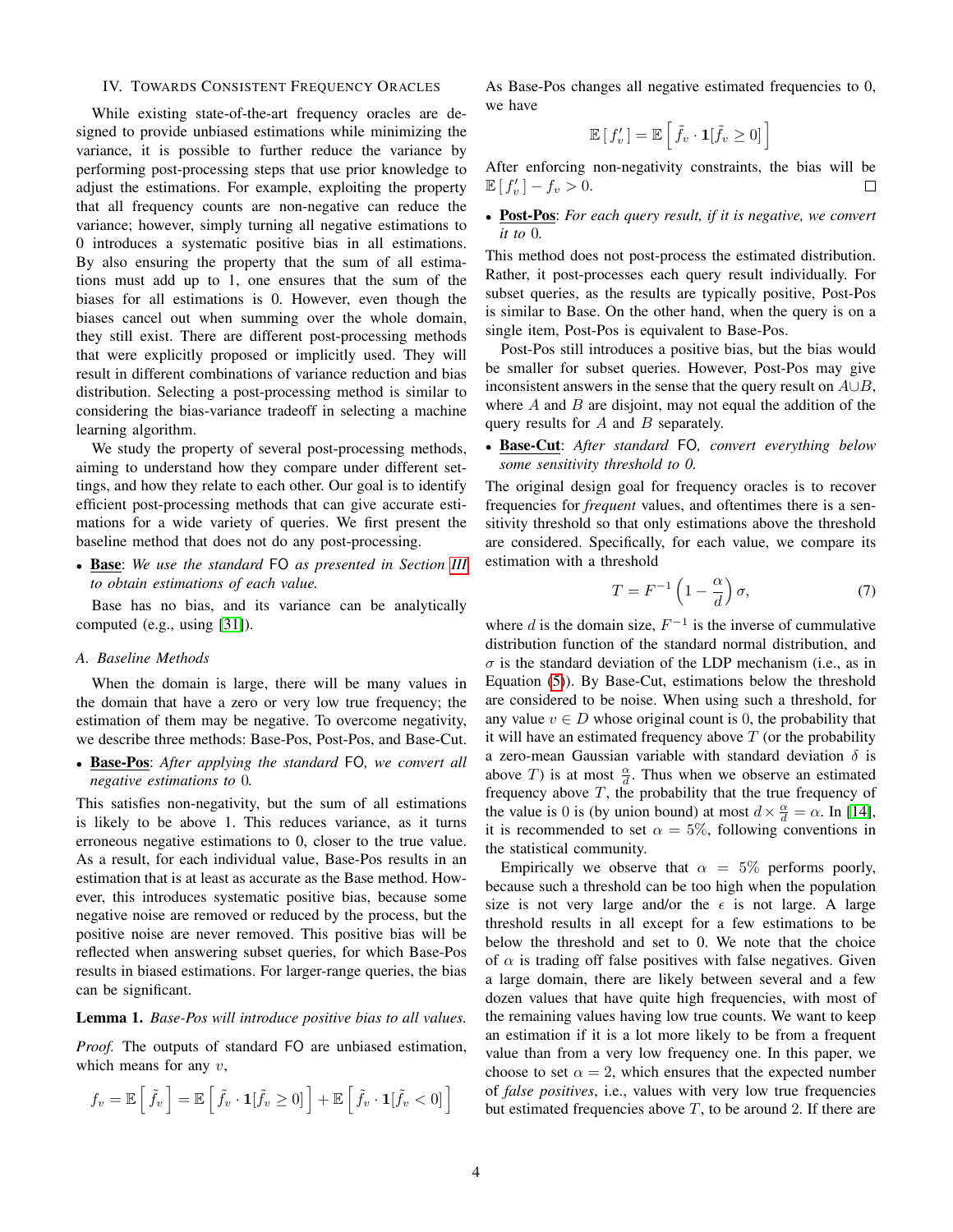around 20 values that are truly frequent and have estimated frequencies above  $T$ , then ratio of true positives to false positives when using this threshold is 10:1.

This method ensures that all estimations are non-negative. It does not ensure that the sum of estimations is 1. The resulting estimations are either high (above the chosen threshold) or zero. The estimation for each item with non-zero frequency is subject to two bias effects. The negative bias effect is caused by the situation when the estimations are cut to zero. The positive effect is when large positive noise causes the estimation to be above the threshold, the resulting estimation is higher than true frequency.

#### *B. Normalization Method*

We now explore several methods that normalize the estimated frequencies of the whole domain to ensure that the sum of the estimates equals 1. When the estimations are normalized to sum to 1, the sum of the biases over the whole domain has to be 0.

Lemma 2. *If a normalization method adjusts the unbiased estimates so that they add up to* 1*, the sum of biases it introduces over the whole domain is* 0*.*

*Proof.* Denote  $f'_v$  as the estimated frequency of value v after post-processing. By linearity of expectations, we have

$$
\sum_{v \in D} \left( \mathbb{E} \left[ f'_v \right] - f_v \right) = \mathbb{E} \left[ \sum_{v \in D} f'_v \right] - \sum_{v \in D} f_v = \mathbb{E} \left[ 1 \right] - 1 = 0
$$

One standard way to do such normalization is through additive normalization:

• Norm: *After standard* FO*, add* δ *to each estimation so that the overall sum is 1.*

The method is formally proposed for the centralized setting [\[16\]](#page-14-7) of DP and is used in the local setting, e.g., [\[28\]](#page-14-8), [\[22\]](#page-14-9). Note the method does not enforce non-negativity. For GRR, Hadamard Response, and Subset Selection, this method actually does nothing, since each user reports a single value, and the estimations already sum to 1. For OLH, however, each user reports a randomly selected subset whose size is a random variable, and Norm would change the estimations. It can be proved that Norm is unbiased:

#### Lemma 3. *Norm provides unbiased estimation for each value.*

*Proof.* By the definition of Norm, we have  $\sum_{v \in D} f'_v$  $\sum_{v \in D} (\tilde{f}_v + \delta) = 1$ . As the frequency oracle outputs unbiased estimation, i.e.,  $\mathbb{E} \left[ \tilde{f}_v \right] = f_v$ , we have

$$
\mathbb{E}\left[\sum_{v \in D} f'_v\right] = 1 = \mathbb{E}\left[\sum_{v \in D} (\tilde{f}_v + \delta)\right]
$$

$$
= \sum_{v \in D} \mathbb{E}\left[\tilde{f}_v\right] + d \cdot \mathbb{E}\left[\delta\right] = 1 + d \cdot \mathbb{E}\left[\delta\right]
$$

$$
\implies \mathbb{E}\left[\delta\right] = 0
$$

Thus 
$$
\mathbb{E}[f'_{v}] = \mathbb{E}[\tilde{f}_{v} + \delta] = \mathbb{E}[\tilde{f}_{v}] + 0 = f_{v}.
$$

Besides sum-to-one, if a method also ensures non-negativity, we first state that it introduces positive bias to values whose frequencies are close to 0.

<span id="page-4-0"></span>Lemma 4. *If a normalization method adjusts the unbiased estimates so that they add up to* 1 *and are non-negative, then it introduces positive biases to values that are sufficiently close to* 0*.*

*Proof.* As the estimates are non-negative and sum up to 1, some of the estimates must be positive. For a value close to 0, there exists some possibility that its estimation is positive; but the possibility its estimation is negative is 0. Thus the expectation of its estimation is positive, leading to a positive  $\Box$ bias.

Lemma [4](#page-4-0) shows the biases for any method that ensures both constraints cannot be all zeros. Thus different methods are essentially different ways of distributing the biases. Next we present three such normalization methods.

• Norm-Mul: *After standard* FO*, convert negative value to 0. Then multiply each value by a multiplicative factor so that the sum is 1.*

More precisely, given estimation vector  $\tilde{f}$ , we find  $\gamma$  such that

$$
\sum_{v \in D} \max(\gamma \times \tilde{f}_v, 0) = 1,
$$

and assign  $f'_v = \max(\gamma \times \tilde{f}_v, 0)$  as the estimations. This results in a consistent FO. Kairouz et al. [\[19\]](#page-14-10) evaluated this method and it performs well when the underlying dataset distribution is smooth. This method results in positive biases for lowfrequency items, but negative biases for high-frequency items. Moreover, the higher an item's true frequency, the larger the magnitude of the negative bias. The intuition is that here  $\gamma$ is typically in the range of  $[0, 1]$ ; and multiplying by a factor may result in the estimation of high frequency values to be significantly lower than their true values. When the distribution is skewed, which is more interesting in the LDP case, the method performs poorly.

• Norm-Sub: *After standard* FO*, convert negative values to 0, while maintaining overall sum of 1 by adding* δ *to each remaining value.*

More precisely, given estimation vector  $\tilde{f}$ , we want to find  $\delta$ such that

$$
\sum_{v \in D} \max(\tilde{f}_v + \delta, 0) = 1
$$

Then the estimation for each value v is  $f'_v = \max(\tilde{f}_v + \delta, 0)$ . This extends the method Norm and results in consistency. Norm-Sub was used by Kairouz et al. [\[19\]](#page-14-10) and Bassily [\[3\]](#page-13-9) to process results for some FO's. Under Norm-Sub, lowfrequency values have positive biases, and high-frequency items have negative biases. The distribution of biases, however, is more even when compared to Norm-Mul.

• Norm-Cut: *After standard* FO*, convert negative and small positive values to 0 so that the total sums up to 1.*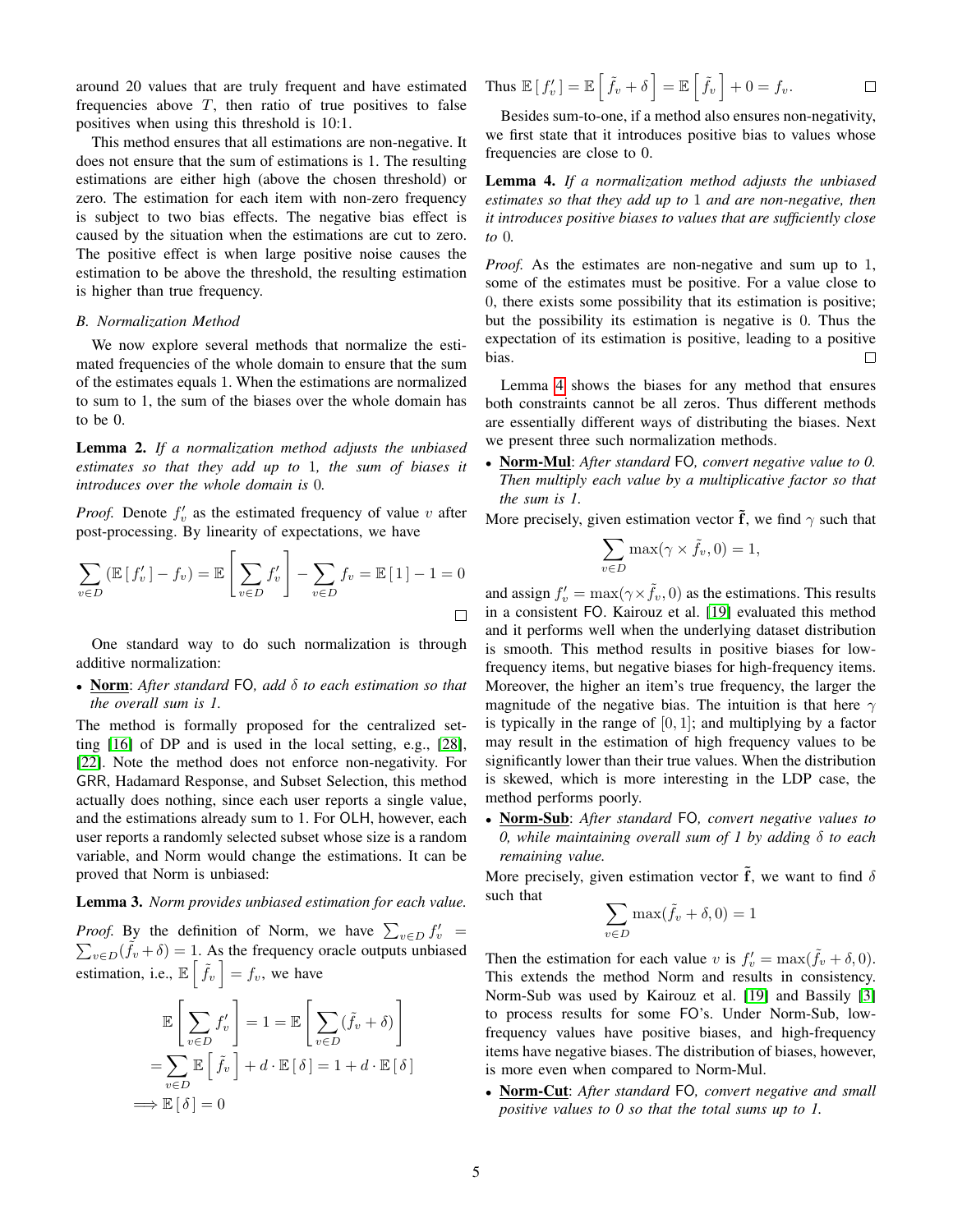We note that under Norm-Sub, higher frequency items have higher negative biases. One natural idea to address this is to turn the low estimations to 0 to ensure consistency, without changing the estimations of high-frequency values. This is the idea of Norm-Cut. More precisely, given the estimation vector  $\tilde{\mathbf{f}}$ , there are two cases. When  $\sum_{v \in D} \max(\tilde{f}_v, 0) \leq 1$ , we simply change each negative estimations to 0. When  $\sum_{v \in D} \max(\tilde{f}_v, 0) > 1$ , we want to find the smallest  $\theta$  such that

$$
\sum_{v \in D \mid \tilde{f}_v \ge \theta} \tilde{f}_v \le 1
$$

Then the estimation for each value v is 0 if  $\tilde{f}_v < \theta$  and  $\tilde{f}_v$ if  $f_v \geq \theta$ . This is similar to Base-cut in that both methods change all estimated values below some thresholds to 0. The differences lie in how the threshold is chosen. This results in non-negative estimations, and typically results in estimations that sum up to 1, but might result in a sum  $< 1$ .

#### *C. Constrained Least Squares*

From a more principled point of view, we note that what we are doing here is essentially solving a Constraint Inference (CI) problem, for which CLS (Constrained Least Squares) is a natural solution. This approach was proposed in [\[16\]](#page-14-7) but without the constraint that the estimates are non-negative (and it leads to Norm). Here we revisit this approach with the consistency constraint (i.e., both requirements in Definition [2\)](#page-1-3).

• CLS: *After standard* FO*, use least squares with constraints (summing-to-one and non-negativity) to recover the values.*

Specifically, given the estimates  $\tilde{f}$  by FO, the method outputs f' that is a solution of the following problem:

minimize: 
$$
||\mathbf{f}' - \tilde{\mathbf{f}}||_2
$$
  
subject to:  $\forall_v f'_v \ge 0$   

$$
\sum_v f'_v = 1
$$

We can use the KKT condition [\[21\]](#page-14-11), [\[20\]](#page-14-12) to solve the problem. The process is presented in Appendix [A.](#page-15-0) In the solution, we partition the domain  $D$  into  $D_0$  and  $D_1$ , where  $D_0 \cap D_1 = \emptyset$  and  $D_0 \cup D_1 = D$ . For  $v \in D_0$ , assign  $f'_v = 0$ . For  $v \in D_1$ ,

$$
f'_v = \tilde{f}_v - \frac{1}{|D_1|} \left( \sum_{v \in D_1} \tilde{f}_v - 1 \right)
$$

Norm-Sub is the solution to the Constraint Least Square (CLS) formulation to the problem, and  $\delta$  $-\frac{1}{|D_1|}\left(\sum_{v\in D_1} \tilde{f}_v - 1\right)$  is the  $\delta$  we want to find in Norm-Sub.

#### *D. Maximum Likelihood Estimation*

Another more principled way of looking into this problem is to view it as recovering distributions given some LDP reports. For this problem, one standard solution is Bayesian inference. In particular, we want to find the  $f'$  such that

<span id="page-5-0"></span>
$$
\Pr\left[\mathbf{f}'|\tilde{\mathbf{f}}\right] = \frac{\Pr\left[\tilde{\mathbf{f}}|\mathbf{f}'\right] \cdot \Pr\left[\mathbf{f}'\right]}{\Pr\left[\tilde{\mathbf{f}}\right]}
$$
\n(8)

is maximized. Note that we require  $f'$  satisfies  $\forall_v f'_v \geq 0$ and  $\sum_{v} f'_{v} = 1$ . In [\(8\)](#page-5-0), Pr [f'] is the prior, and the prior distribution influence the result. In our setting, as we assume there is no such prior,  $Pr[f']$  is uniform. That is,  $Pr[f']$  is a constant. The denominator  $Pr\left[\tilde{f}\right]$  is also a constant that does not influence the result. As  $a^2$  result, we are seeking for f' which is the maximal likelihood estimator (MLE), i.e.,  $Pr\left[\tilde{\mathbf{f}}|\mathbf{f}'\right]$  is maximized.

For this method, Peter et al. [\[19\]](#page-14-10) derived the exact MLE solution for GRR and RAPPOR [\[14\]](#page-13-2). We compute Pr  $\left[\tilde{f}|f'\right]$ using the general form of Equation [\(4\)](#page-2-1), which states that, given the original distribution  $f'$ , the vector  $\tilde{f}$  is a set of independent random variables, where each component  $f<sub>v</sub>$  follows Gaussian distribution with mean  $f'_v$  and variance  $\sigma_v'^2$ . The likelihood of  $\tilde{f}$  given  $f'$  is thus

$$
\Pr\left[\tilde{\mathbf{f}}|\mathbf{f}'\right] = \prod_{v} \Pr\left[\tilde{f}_v|f'_v\right]
$$

$$
\approx \prod_{v} \frac{1}{\sqrt{2\pi\sigma_v'^2}} \cdot e^{-\frac{(f'_v - \tilde{f}_v)^2}{2\sigma_v'^2}} = \frac{1}{\sqrt{2\pi}\prod_{v} \sigma_v'^2} \cdot e^{-\sum_{v} \frac{(f'_v - \tilde{f}_v)^2}{2\sigma_v'^2}}.
$$
(9)

To differentiate from [\[19\]](#page-14-10), we call it MLE-Apx.

• MLE-Apx: *First use standard* FO*, then compute the MLE with constraints (summing-to-one and non-negativity) to recover the values.*

In Appendix [B,](#page-15-1) we use the KKT condition [\[21\]](#page-14-11), [\[20\]](#page-14-12) to obtain an efficient solution. In particular, we partition the domain  $D$ into  $D_0$  and  $D_1$ , where  $D_0 \cap D_1 = \emptyset$  and  $D_0 \cup D_1 = D$ . For  $v \in D_0$ ,  $f'_v = 0$ ; for  $v \in D_1$ ,

<span id="page-5-2"></span>
$$
f_v' = \frac{q(1-q)x_v + \tilde{f}_v(p-q)}{p-q-(p-q)(1-p-q)x_v}
$$
(10)

where

$$
x_v = \frac{\sum_{x \in D_1} \tilde{f}_v(p-q) - (p-q)}{(p-q)(1-p-q) - |D_1|q(1-q)}
$$

We can rewrite Equation [\(10\)](#page-5-1) as

<span id="page-5-1"></span>
$$
f'_{v} = \tilde{f}_{v} \cdot \gamma + \delta,
$$

where

$$
\gamma = \frac{p - q}{p - q + (p - q)(1 - p - q)x_v} \n\delta = \frac{q(1 - q)x_v}{p - q + (p - q)(1 - p - q)x_v}
$$

Hence MLE-Apx appears to represent some hybrid of Norm-Sub and Norm-Mul. In evaluation, we observe that Norm-Sub and MLE-Apx give very close results, as  $\gamma \sim 1$ . Furthermore,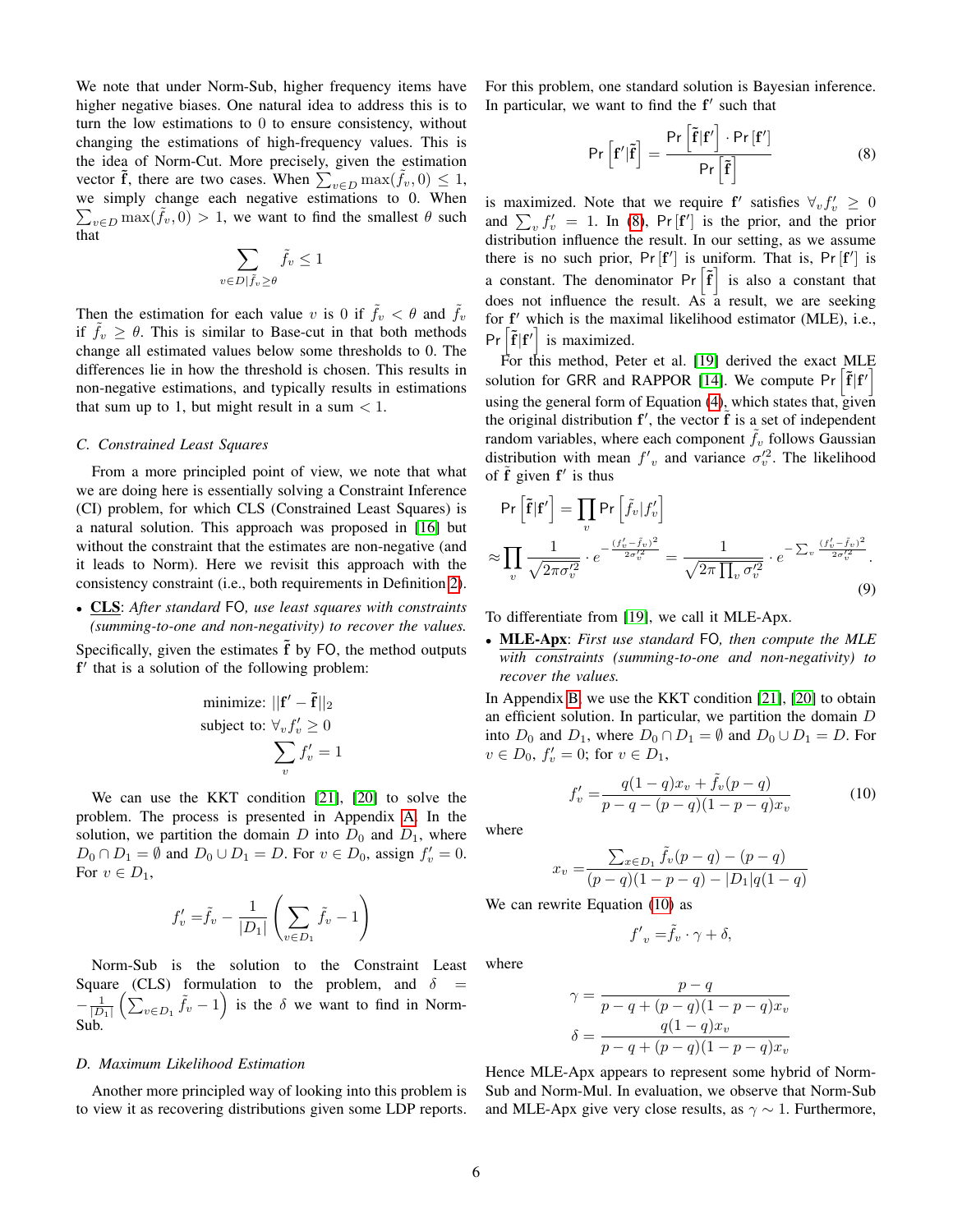| Method   | <b>Description</b>                                                  | Non-neg    | Sum to 1   | Complexity            |
|----------|---------------------------------------------------------------------|------------|------------|-----------------------|
| Base-Pos | Convert negative est. to 0                                          | Yes        | No.        | O(d)                  |
| Post-Pos | Convert negative query result to 0                                  | <b>Yes</b> | No.        | N/A                   |
| Base-Cut | Convert est, below threshold $T$ to 0                               | <b>Yes</b> | No.        | O(d)                  |
| Norm     | Add $\delta$ to est.                                                | No.        | <b>Yes</b> | O(d)                  |
| Norm-Mul | Convert negative est. to 0, then multiply $\gamma$ to positive est. | <b>Yes</b> | <b>Yes</b> | O(d)                  |
| Norm-Cut | Convert negative and small positive est. below $\theta$ to 0.       | <b>Yes</b> | Almost     | O(d)                  |
| Norm-Sub | Convert negative est. to 0 while adding $\delta$ to positive est.   | <b>Yes</b> | <b>Yes</b> | O(d)                  |
| MLE-Apx  | Convert negative est. to 0, then add $\delta$ to positive est.      | Yes        | <b>Yes</b> | O(d)                  |
| Power    | Fit Power-Law dist., then minimize expected squared error           | <b>Yes</b> | No.        | $O(\sqrt{n} \cdot d)$ |
| PowerNS  | Apply Norm-Sub after Power                                          | Yes        | Yes        | $O(\sqrt{n} \cdot d)$ |
| TABLE I  |                                                                     |            |            |                       |

SUMMARY OF METHODS.

when the  $f_v$  component in variance is dominated by the other component (as in Equation [\(5\)](#page-2-2)), the CLS formulation is equivalent to our MLE formulation.

## <span id="page-6-2"></span>*F. Summary of Methods*

## *E. Least Expected Square Error*

Jia et al. [\[17\]](#page-14-3) proposed a method in which one first assumes that the data follows some type of distribution (but the parameters are unknown), then uses the estimates to fit the parameters of the distribution, and finally updates the estimates that achieve expected least square.

• Power: *Fit a distribution, and then minimize the expected squared error.*

Formally, for each value v, the estimate  $f_v$  given by FO is regarded as the addition of two parts: the true frequency  $f<sub>v</sub>$  and noise following the normal distribution (as shown in Equation [\(6\)](#page-2-3)). The method then finds  $f'_v$  that minimizes  $\mathbb{E}\left[ (f_v - f'_v)^2 | \tilde{f}_v \right]$ . To solve this problem, the authors estimate the true distribution  $f_v$  from the estimates  $\tilde{f}$  (where  $\tilde{f}$  is the vector of the  $f_n$ 's).

In particular, it is assume in [\[17\]](#page-14-3) that the distribution follows Power-Law or Gaussian. The distributions can be determined by one or two parameters, which can be fitted from the estimation  $\tilde{f}$ . Given Pr [x] as the probability  $f_v = x$  from the fitted distribution, and Pr [ $x \sim \mathcal{N}(0, \sigma)$ ] as the pdf of x drawn from the Normal distribution with 0 mean and standard deviation  $\sigma$  (as in Equation [\(6\)](#page-2-3)), one can then minimize the objective. Specifically, for each value  $v \in D$ , output

$$
f'_{v} = \int_{0}^{1} \frac{\Pr\left[ (\tilde{f}_{v} - x) \sim \mathcal{N}(0, \sigma) \right] \cdot \Pr[x] \cdot x}{\int_{0}^{1} \Pr\left[ (\tilde{f}_{v} - y) \sim \mathcal{N}(0, \sigma) \right] \cdot \Pr[y] dy} dx.
$$
 (11)

We fit  $Pr[x]$  with the Power-Law distribution and call the method Power. Using this method requires knowledge and/or assumption of the distribution to be estimated. If there are too much noise, or the underlying distribution is different, forcing the observations to fit a distribution could lead to poor accuracy. Moreover, this method does not ensure the frequencies sum up to 1, as Equation [\(11\)](#page-6-1) only considers the frequency of each value  $v$  independently. To make the result consistent, we use Norm-Sub to post-process results of Power, since Power is close to CLS, and Norm-Sub is the solution to CLS. We call it PowerNS.

• PowerNS: *First use standard* FO*, then use Power to recover the values, finally use Norm-Sub to further process the results.*

In summary, Norm-Sub is the solution to the Constraint Least Square (CLS) formulation to the problem. Furthermore, when the  $f_v$  component in variance is dominated by the other component (as in Equation [\(5\)](#page-2-2)), the CLS formulation is equivalent to our MLE formulation. In that case, Norm-Sub is equivalent to MLE-Apx.

Table [I](#page-6-2) gives a summary of the methods. First of all, all of the methods preserve the frequency order of the value, i.e.,  $f'_{v_1} \leq f'_{v_2}$  iff  $\tilde{f}_{v_1} \leq \tilde{f}_{v_2}$ . The methods can be classifies into three classes: First, enforcing non-negativity only. Base-Pos, Post-Pos, Base-Cut, and Power fall in this category. Second, enforcing summing-to-one only. Only Norm is in this class. Third, enforcing the two requirement simultaneously. Norm-Mul, Norm-Cut, Norm-Sub, and PowerNS satisfy both requirements.

## V. EVALUATION

<span id="page-6-0"></span>As we are optimizing multiple utility metrics together, it is hard to theoretically compare different methods. In this section, we run experiments to empirically evaluate these methods.

At the high level, our evaluations show that different methods perform differently in different settings, and to achieve the best utility, it may or may not be necessary to exploit all the consistency constraints. As a result, we conclude that for full-domain query, Base-Cut performs the best; for set-value query, PowerNS performs the best; and for high-frequencyvalue query, Norm performs the best.

## <span id="page-6-1"></span>*A. Experimental Setup*

Datasets. We run experiments on two datasets (one synthetic and one real).

- Synthetic Zipf's distribution with 1024 values and 1 million reports. We use  $s = 1.5$  in this distribution.
- Emoji: The daily emoji usage data. We use the average emoji usage of an emoji keyboard<sup>[1](#page-6-3)</sup>, which gives the total count of  $n = 884427$  with  $d = 1573$  different emojis.

Setup. The FO protocols and post-processing algorithms are implemented in Python 3.6.6 using Numpy 1.15; and all the experiments are conducted on a PC with Intel Core i7-4790 3.60GHz and 16GB memory. Although the postprocessing methods can be applied to any FO protocol, we

<span id="page-6-3"></span><sup>1</sup>[http://www.emojistats.org/,](http://www.emojistats.org/) accessed 12/15/2019 10pm ET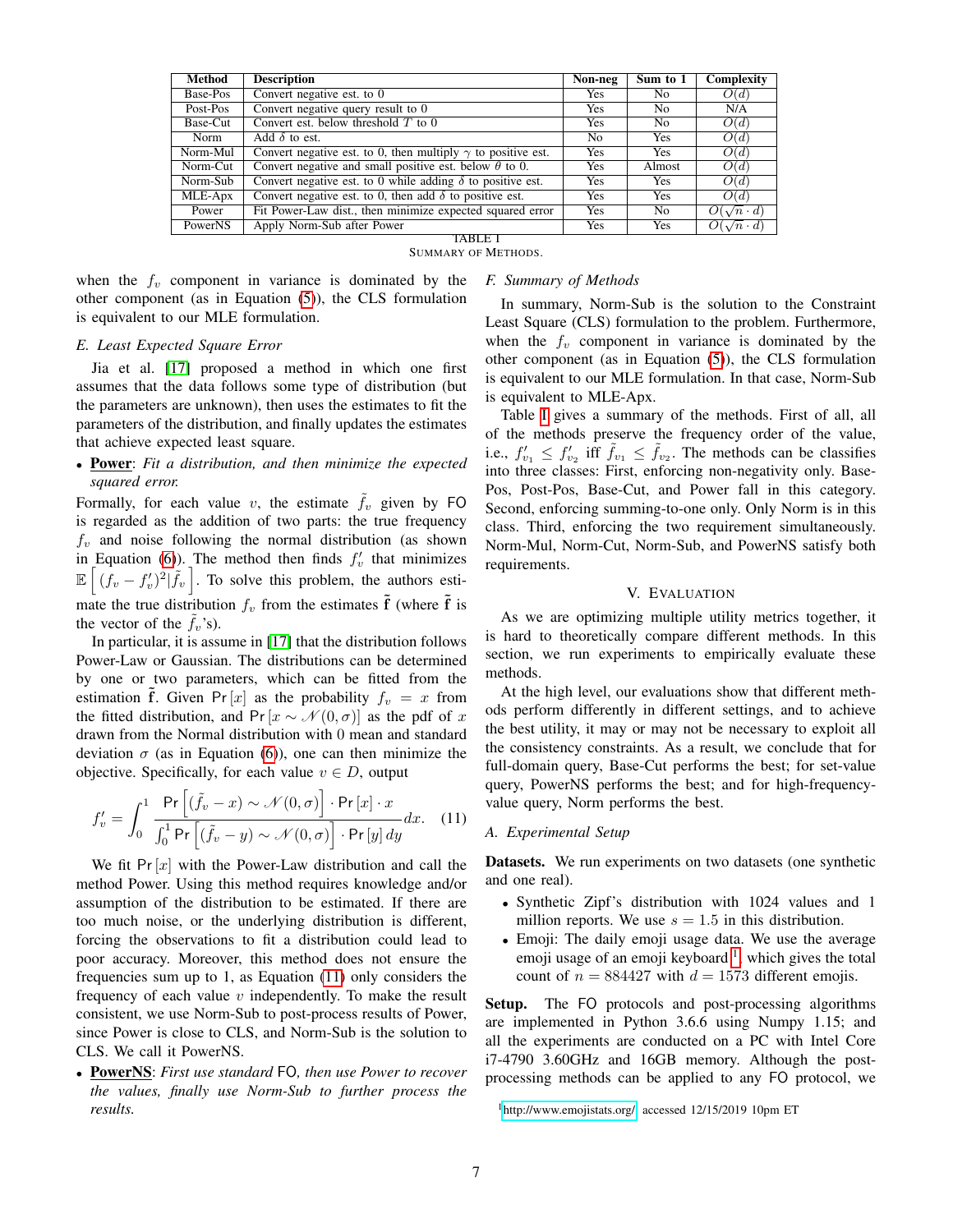

Fig. 1. Log-scale distribution of the Zipf's dataset fixing  $\epsilon = 1$ , the x-axes indicates the sorted value index and the y-axes is its count. The blue line is the ground truth; the green dots are estimations by different methods.

focus on simulating OLH as it provides near-optimal utility with reasonable communication bandwidth.

Metrics. We evaluate three scenarios 1) estimate the frequency of every value in the domain (full-domain), 2) estimate the aggregate frequencies of a subset of values (set-value), and 3) estimate the frequencies of the most frequent values (frequent-value).

We use the metrics of *Mean of Squared Error* (MSE). MSE measures the mean of squared difference between the estimate and the ground truth for each (set of) value. For full-domain, we compute

$$
\text{MSE} = \frac{1}{d} \sum_{v \in D} (f_v - f'_v)^2.
$$

For frequent-value, we consider the top  $k$  values with highest  $f_v$  instead of the whole domain D; and for set-value, instead of measuring errors for singletons, we measure errors for sets, that is, we first sum the frequencies for a set of values, and then measure the difference.

Plotting Convention. Unless otherwise specified, for each dataset and each method, we repeat the experiment 30 times, with result mean and standard deviation reported. The standard deviation is typically very small, and barely noticeable in the figures.

Because there are 11 algorithms (10 post-processing methods plus Base), and for any single metric there are often multiple methods that perform very similarly, resulting their lines overlapping. To make Figures 4–8 readable, we plot <span id="page-7-0"></span>results on two separate figures on the same row. On the left, we plot 6 methods, Base, Base-Pos, Post-Pos, Norm, Norm-Mul, and Norm-Sub. On the right, we plot Norm-Sub with the remaining 5 methods, MLE-Apx, Base-Cut, Norm-Cut, Power and PowerNS. We mainly want to compare the methods in the right column.

#### *B. Bias-variance Evaluation*

Figure [1](#page-7-0) shows the true distribution of the synthetic Zipf's dataset and the mean of the estimations. As we plot the count estimations (instead of frequency estimations), the variance is larger (a  $n^2 = 10^{12}$  multiplicative factor than the frequency estimations). We thus estimate 5000 times in order to make the mean stabilize. In Figure [2,](#page-8-0) we subtract the estimation mean by the ground truth and plot the difference, which representing the empirical bias. It can be seen that Base and Norm are unbiased. Base-Pos introduces systematic positive bias. Base-Cut gives unbiased estimations for the first few most frequent values, as their true frequencies are much greater than the threshold  $T$  used to cut off estimation below it to 0. As the noise is close to normal distribution, the possibility that a highfrequency value is estimated to be below  $T$  is exponentially small. The similar analysis also holds for the low-frequency values, whose estimates are unlikely to be above  $T$ . On the other hand, for values in between, the two biases compete with each other. At some point, the two effects cancel out with each other, leading to unbiased estimations. But this point is dependent on the whole distribution, and thus is hard to be found analytically. For Norm-Cut, the similar reasoning also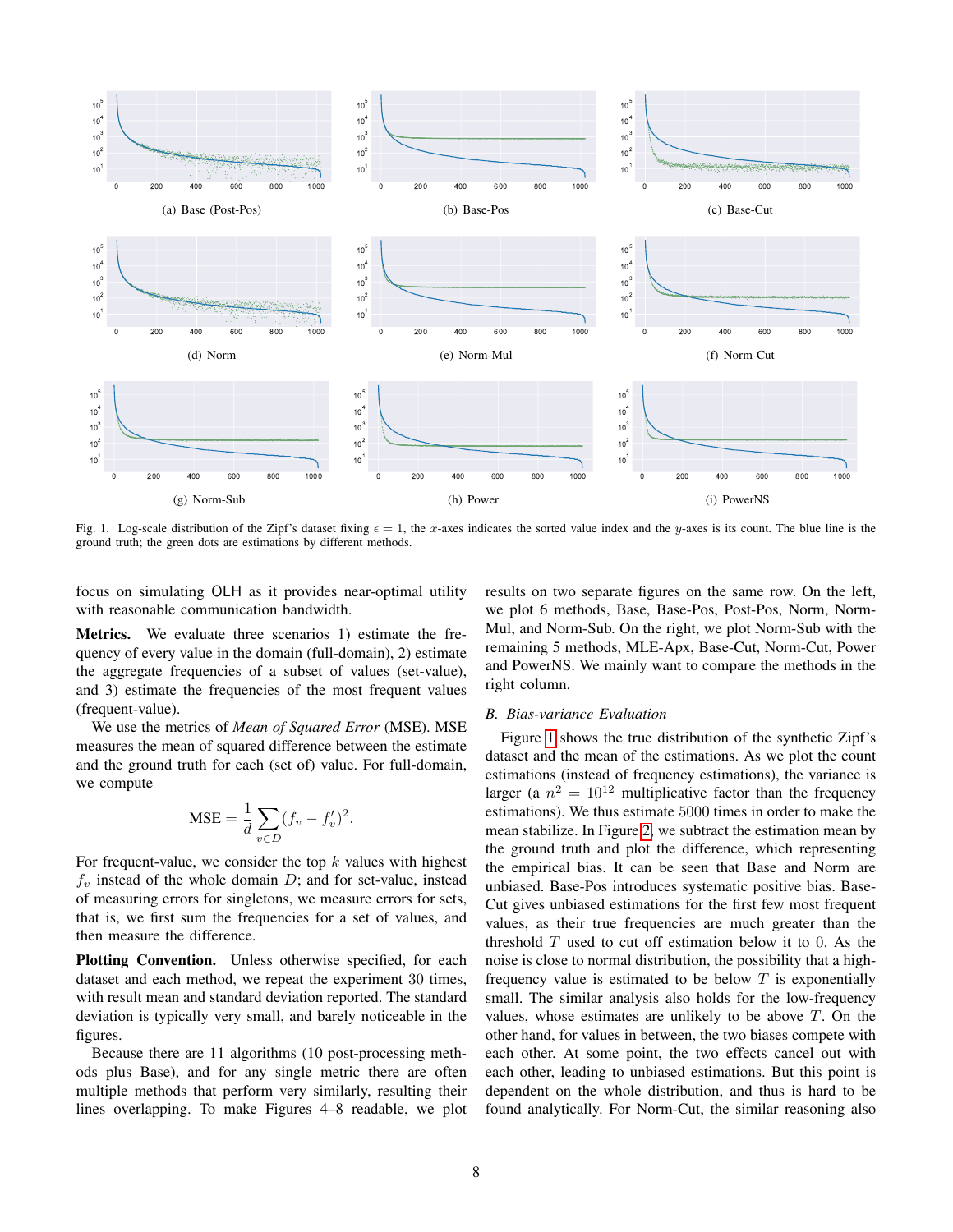

Fig. 2. Bias of count estimation for the Zipf's dataset fixing  $\epsilon = 1$ .

applies, with the difference that the threshold in Norm-Cut is typically smaller. For Norm-Sub, each value is influenced by two factors: subtraction by a same amount; and converting to 0 if negative. For the high-frequency values, we mostly see the first factor; for the low-frequency values, they are mostly affected by the second factor; and for the values in between, the two factors compete against each other. We see an increasing line for Norm-Sub. Finally, Power changes little to the top estimations; but more to the low ones, thus leading to a similar shape as Norm-Cut. The shape of PowerNS is close to Power because PowerNS applies Norm-Sub, which subtract some amount to the estimations, after Power.

Figure [3](#page-9-0) shows the variance of the estimations among the 5000 runs. First of all, the variance is similar for all the values in Base and Norm, with Norm being slightly better (smaller) than Base. For all other methods, the variance drops with the rank, because for low-frequency values, their estimates are mostly zeros.

## *C. Full-domain Evaluation*

Figure [4](#page-10-0) shows MSE when querying the frequency of every value in the domain. Note that The MSE is composed of the (square of) bias shown in Figure [2](#page-8-0) and variance in Figure [3.](#page-9-0) We vary  $\epsilon$  from 0.2 to 4. Let us fist focus on the figures on the left. Base performs very close to Norm, since the adjustment of Norm can be either positive or negative as the expected value of the estimation sum is 1. As Base-Pos (which is equivalent to Post-Pos in this setting) converts negative results to 0, its MSE is around half that of Base (note the y-axis is in log-scale). Norm-Sub is able to reduce the MSE of Base by about a factor <span id="page-8-0"></span>of 10 and 100 in the Zipfs and Emoji dataset respectively. Norm-Mul behaves differently from other methods. In particular, the MSE decreases much slower than other methods. This is because Norm-Mul multiplies the original estimations by the same factor. The higher the estimate, the greater the adjustment. Since the estimations are individually unbiased, this is not the correct adjustment.

For the right part of Figure [4,](#page-10-0) we observe that, Norm-Sub and MLE-Apx perform almost exactly the same, validating the prediction from theoretical analysis. Norm-Sub, MLE-Apx, Power, PowerNS, and Base-Cut perform very similarly. In these two datasets, PowerNS performs the best. Note that PowerNS works well when the distribution is close to Power-Law. For an unknown distribution, we still recommend Base-Cut. This is because if one considers average accuracy of all estimations, the dominating source of errors comes from the fact many values have true frequencies close or equal to 0 are randomly perturbed. And Base-Cut maintains the highfrequency values unchanged, and converts results below a threshold  $T$  to 0. Norm-Cut also converts low estimations to 0, but the threshold  $\theta$  is likely to be lower than T, because  $\theta$ is chosen to achieve a sum of 1.

Benefit of Post-Processing. We demonstrate the benefit of post-processing by measuring the relationship between  $n$  and  $n'$ , so that n records with post-processing can achieve the same accuracy for  $n'$  records without it. In particular, we vary  $n$  and measure the errors for different methods. We then calculate  $n'$  using Equation [3.](#page-2-0) In particular, the analytical MSE for  $n'$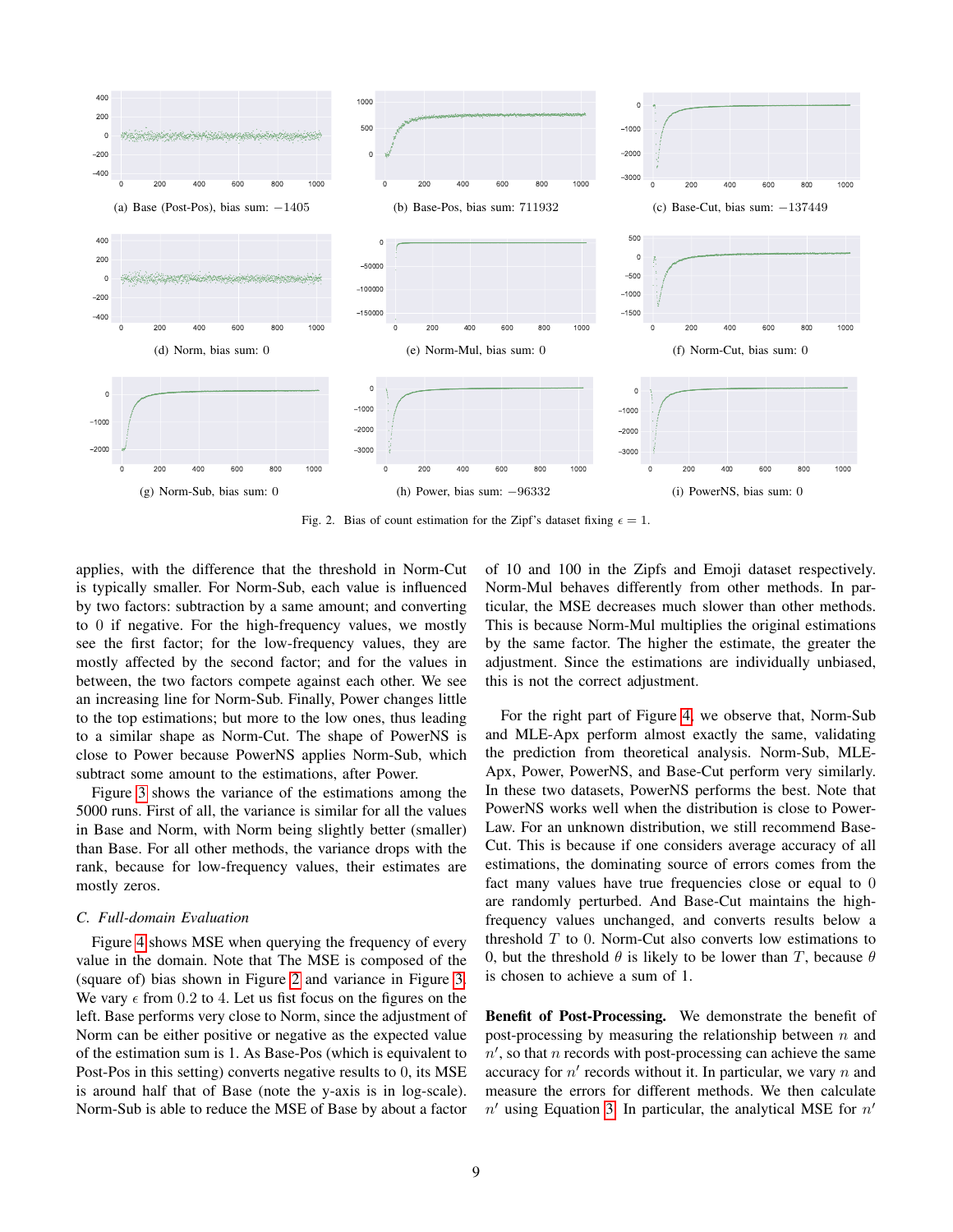

Fig. 3. Variance of count estimation of the Zipf's dataset fixing  $\epsilon = 1$ . The y-axes are scaled down by  $n = 10^6$  (a value a in the figure represents  $a \cdot 10^6$ ).

records is

$$
\frac{1}{d} \sum_{v} \sigma_v^2 = \frac{q(1-q)}{n'(p-q)^2} + \frac{1}{d} \sum_{v} \frac{f_v(1-p-q)}{n'(p-q)}
$$

$$
= \frac{q(1-q)}{n'(p-q)^2} + \frac{1}{d} \frac{1-p-q}{n'(p-q)}.
$$

Given the empirical MSE, we can obtain  $n'$  that achieves the same error analytically. Note that the MSE does not depend on the distribution. Thus we only evaluate on the Zipf's dataset. The result is shown in Figure [5.](#page-10-1) We vary the size of the dataset  $n$  and plot the value of  $n'$  (note that the x-axes are in the scale of  $10^6$  and y-axes are  $10^7$ ). The higher the line, the better the method performs. Base and Norm are two straight lines with the slope of 1, verifying the analytical variance. The  $y$  value for Norm-Mul grows even slower than Base, indicating the harm of using Norm-Mul as a post-processing method. The performance of the other methods follow the similar trend of the full-domain MSE (as shown in the upper row of Figure [4\)](#page-10-0), with PowerNS gives the best performance, which saves around 90% of users.

## *D. Set-value Evaluation*

Estimating set-values plays an important role in the interactive data analysis setting (e.g., estimating which category of emoji's is more popular). Keeping  $\epsilon = 1$ , we evaluate the performance of different methods by changing the size of the set. For the set-value queries, we uniformly sample  $\rho\% \times |D|$ elements from the domain and evaluate the MSE between the sum of their true frequencies and estimated frequencies. <span id="page-9-0"></span>Formally, define  $D_{s\rho}$  as the random subset of D that has  $\rho\% \times |D|$  elements; and define  $f_{D_{s\rho}} = \sum_{v \in D_{s\rho}} f_v$ . We sample  $D_{s\rho}$  multiple times and measure MSE between  $f_{D_{s\rho}}$  and  $f'_{D_{s\rho}}$ . Overall, the error MSE of set-value queries is greater than that for the full-domain evaluation, because the error for individual estimation accumulates.

**Vary**  $\rho$  from 10 to 90. Following the layout convention, we show results for set-value estimations in Figure [6,](#page-11-0) where we first vary  $\rho$  from 10 to 90. Overall, the approaches that exploits the summing-to-1 requirement, including Norm, Norm-Mul, Norm-Sub, MLE-Apx, Norm-Cut, and PowerNS, perform well, especially when  $\rho$  is large. Moreover, their MSE is symmetric with  $\rho = 50$ . This is because as the results are normalized, estimating set-values for  $\rho > 50$  equals estimating the rest. When  $\rho = 90$ , the best norm-based method, PowerNS, outperforms any of the non-norm based methods by at least 2 orders of magnitude.

For each specific method, it is observed the MSE for Base-Pos is higher than other methods, because it only turns negative estimates to 0, introducing systematic bias. Post-Pos is slightly better than Base, as it turns negative query results to 0. In the settings we evaluated, Base-Cut also outperforms Base; this happens because converting estimates below the threshold  $T$  to 0 is more likely to make the summation  $f'_D$ close to one. Finally, Power only converts negative estimations to be positive, introducing systematic bias; PowerNS further makes them sum to 1, thus achieving better utility than all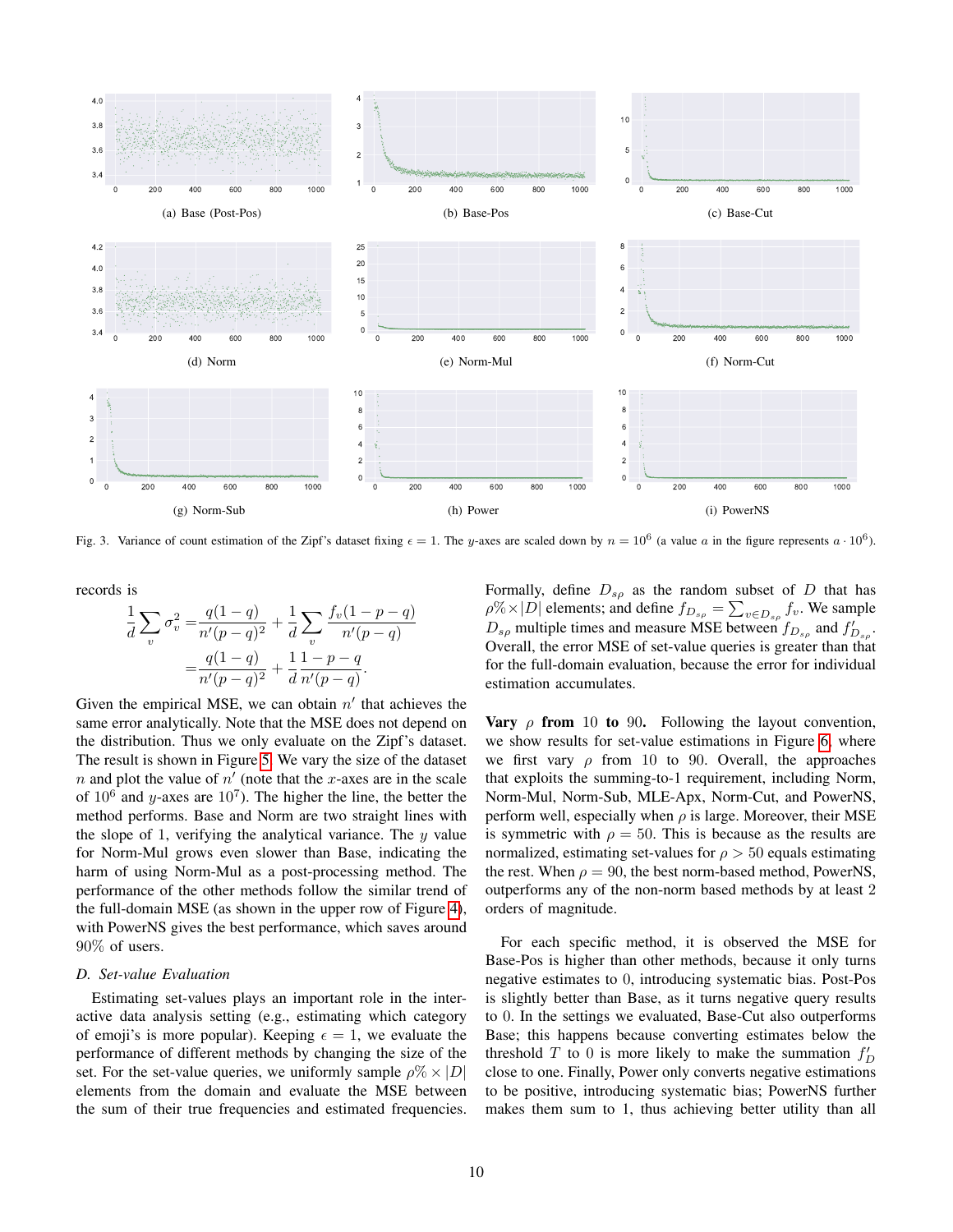

<span id="page-10-0"></span>Emoji

Fig. 4. MSE results on full-domain estimation, varying  $\epsilon$  from 0.2 to 4.



Fig. 5. MSE results on full-domain estimation on Zipfs dataset, comparing n with  $n'$ , fixing  $\epsilon = 1$  while varying n from  $0.2 \times 10^6$  to  $2.0 \times 10^6$ . Three pairs of methods have similar performance: Base and Norm, Base-Pos and Post-Pos, Norm-Sub and MLE-Apx.

other methods.

**Vary**  $\rho$  from 1 to 10. Having examined the performance of set-queries for larger  $\rho$ , we then vary  $\rho$  from 1 to 10 and demonstrate the results in Figure [7.](#page-12-0) Within this  $\rho$  range, the errors of all methods increase with  $\rho$ , which is as expected. When  $\rho$  becomes small, the performance of different methods approaches to that of full-domain estimation.

Norm-Cut varies the threshold so that after cutting, the remaining estimates sum up to one. Thus the performance of Norm-Cut is better than Base-Cut especially when  $\rho \geq 2$ . Intuitively, the norm-based methods should perform better answering set-queries. But Norm-Mul does not. This is because the multiplication operation reduces the large estimates a lot, <span id="page-10-1"></span>making them biased. This also demonstrates that enforcing sum-to-one is not enough. Different approaches perform significantly different.

Fixed set queries. Besides random set queries, we include a case study of fixed subset queries for the Emoji dataset. The queries ask the frequency of each category<sup>[2](#page-10-2)</sup>. There are 68 categories with the mean of 10.4 items per set. The MSE varying  $\epsilon$  is reported in Figure [8.](#page-12-1) It is interesting to see that the Post-Pos works best in the left sub-figure, and Norm-Cut from the right performs even better, especially when  $\epsilon < 3$ . This indicates the set-queries contain values that are infrequent.

<span id="page-10-2"></span><sup>2</sup><https://data.world/kgarrett/emojis>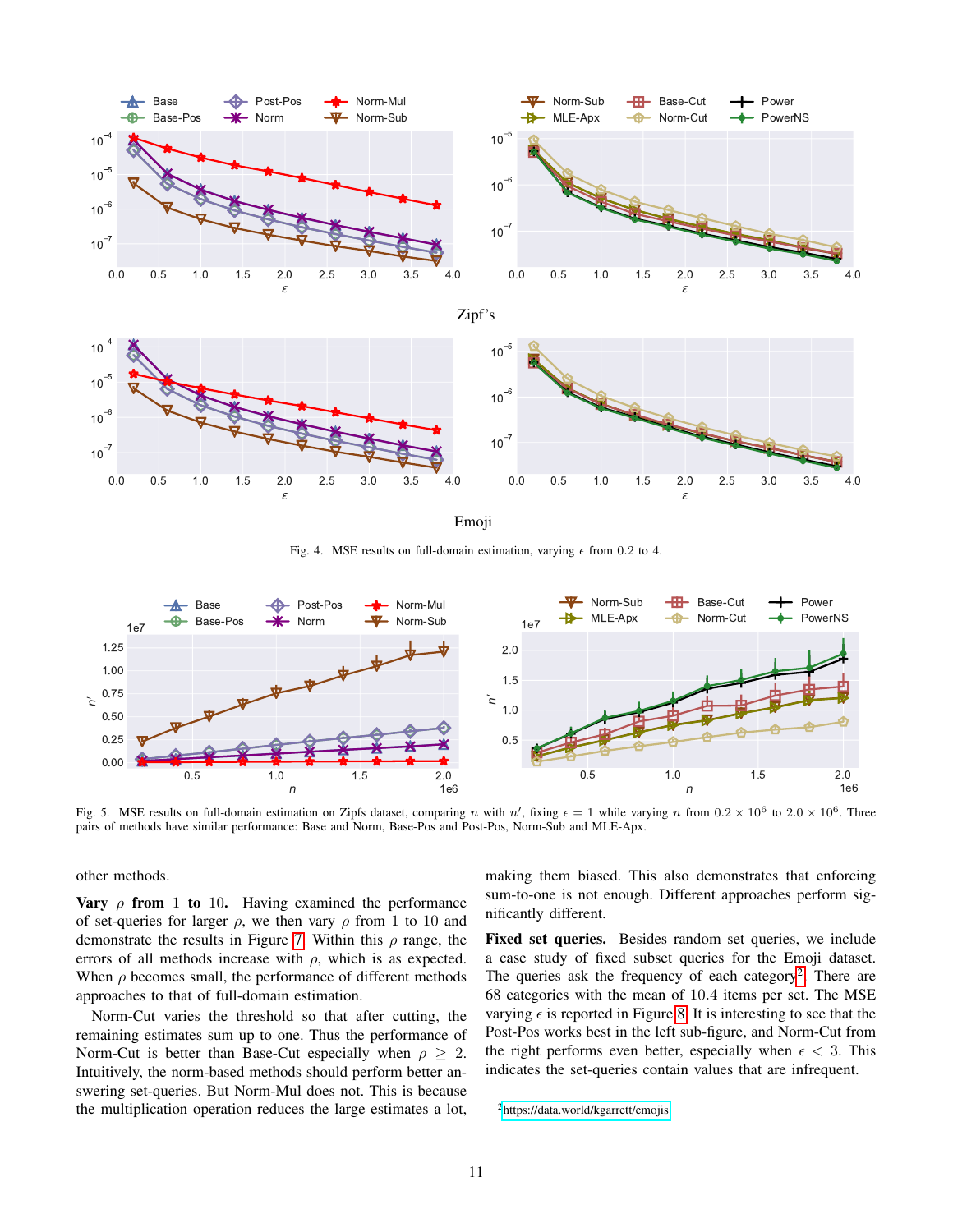

Fig. 6. MSE results on set-value estimation, varying set size percentage  $\rho$  from 10 to 90, fixing  $\epsilon = 1$ .

Choosing the method on synthetic dataset. As the optimal method in fixed set-values (as shown in Figure [8\)](#page-12-1) is different from random set-values (shown in Figure [6](#page-11-0) and [7\)](#page-12-0), we investigate whether we can select the optimal post-processing method given the query and the LDP reports. In particular, we first fit a synthetic dataset from the estimation, then we simulate the data collection and estimation process multiple times, with different post-processing methods, and we calculate the errors taking the synthesized dataset as the ground truth. Figure [9](#page-13-10) shows the result. Note that as we generate the synthetic dataset from the estimated distribution, the distribution itself should be consistent (non-negative and sum up to 1). We select Norm-Sub and PowerNS to process the estimated distribution first. These two methods perform well on full-domain and random set-value queries.

From the figure we can see that if the results are processed by Norm-Sub, the optimal method can be find quite accurately; if PowerNS is used, PowerNS will be selected. The reason is that PowerNS makes the distribution more close to the prior of Power-Law distribution, while Norm-Sub does not.

#### *E. Frequent-value Evaluation*

Finally, we evaluate different methods varying the top values to be considered. Define  $D_{tk}$  as  $\{v \in D \mid f_v \}$  ranks top  $k\}$ . We measure MSE between  $(f'_v)_{v \in D_{tk}}$  and  $(f_v)_{v \in D_{tk}}$  for different values of k (from 2 to 32), fixing  $\epsilon = 1$ . Note that neither the

<span id="page-11-0"></span>frequency oracle nor the subsequent post-processing operation is aware of  $D_{tk}$ .

From the left column of Figure [10,](#page-14-13) we observe that Base, Base-Pos, Post-Pos, and Norm perform consistently well for different  $k$ , as the first three methods do nothing to the top values, and Norm touches them in an unbiased way. Norm-Mul performs at least  $10\times$  worse than any other methods because it reduces the higher estimations a lot. Norm-Sub performs worse than Base, but better than Norm-Mul, because the same amount is subtracted from every estimate, regardless of k.

To give a better comparison, we plot both Base and Norm-Sub to the right (i.e., we ignore MLE-Apx for now, as it performs the same as Norm-Sub). These two methods have consistent MSE for different  $k$ . The rest four methods, Base-Cut, Norm-Cut, Power, and PowerNS, all have MSE that grows with k. In particular, for Base-Cut, a fixed threshold  $T$  (in Equation [\(7\)](#page-3-1)) is used and estimates below it is converted to 0. This also suggests that at  $\epsilon = 1$ , around 10 values can be reliably estimated. This also happens to Norm-Cut for the similar reason. As Norm-Cut is better than Base-Cut, it suggests the threshold used in Norm-Cut is smaller than that in Base-Cut. If  $T$  is reduced, MSE of Base-Cut can be lowered until it matches that of Norm-Cut. Thus  $T$  is actually a tradeoff between frequent values and set-values. In practice, if the desired k is known in advance, one can set  $T$  to be the  $k$ th highest estimated value. Finally, the performances of Power and PowerNS are similar, and they are worse than Base-Cut, especially when  $k > 10$ .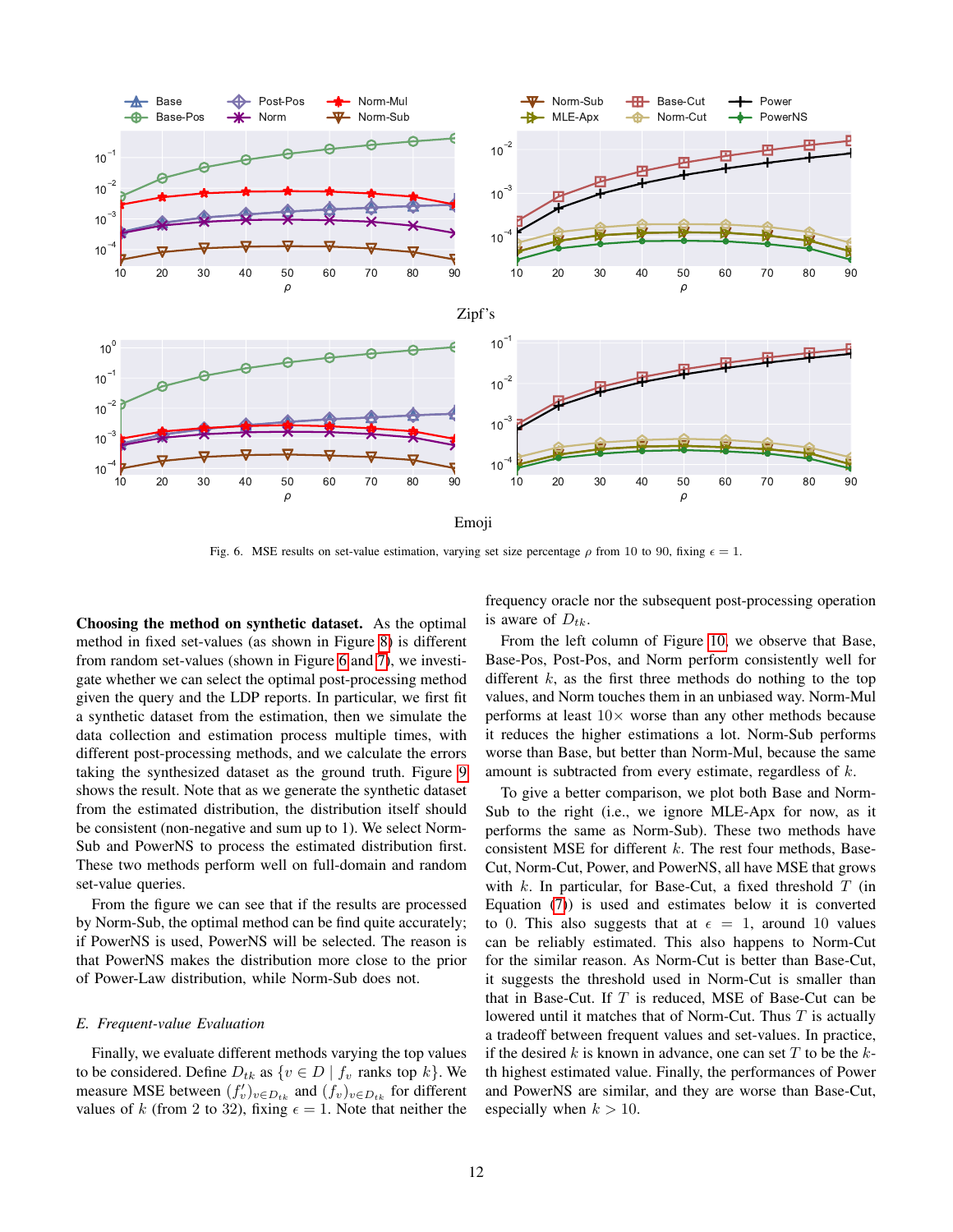

<span id="page-12-0"></span>Emoji

Fig. 7. MSE results on set-value estimation, varying set size percentage  $\rho$  from 1 to 10, fixing  $\epsilon = 1$ .



Fig. 8. MSE results on set-case estimation for the Emoji dataset, varying  $\epsilon$  from 0.2 to 4.

## *F. Discussion*

In summary, we evaluate the 10 post-processing methods on different datasets, for different tasks, and varying different parameters. We now summarize the findings and present guidelines for using the post-processing methods.

With the experiments, we verify the connections among the methods: Norm-Sub and MLE-Apx perform similarly, and Base and Norm performs similarly.

The best choice for post-processing method depends on the queries one wants to answer. If set-value estimation is needed, one should use PowerNS. When the set is fixed, one can also choose the optimal method using a synthetic dataset processed with Norm-Sub. The intuition is that PowerNS improves over the approximate MLE (i.e., Norm-Sub, which <span id="page-12-1"></span>is a theoretically testified method) by making the estimates closer to the underlying distribution. If one just want to estimate results for the most frequent values, one can use Norm. While Base can also be used, Norm reduces variance by utilizing the property that the estimates sum up to 1. These two methods do not change any value dramatically. Finally, if one cares about single value queries only, Base-Cut should be used. This is because when many values in the dataset are of low frequency, converting low estimates to 0 benefit the utility. Overall, one can follow the guideline for choosing post-processing methods.

- When single value queries are desired, use Base-Cut.
- When frequent values are desired, use Norm.
- When set-value queries are desired, use PowerNS or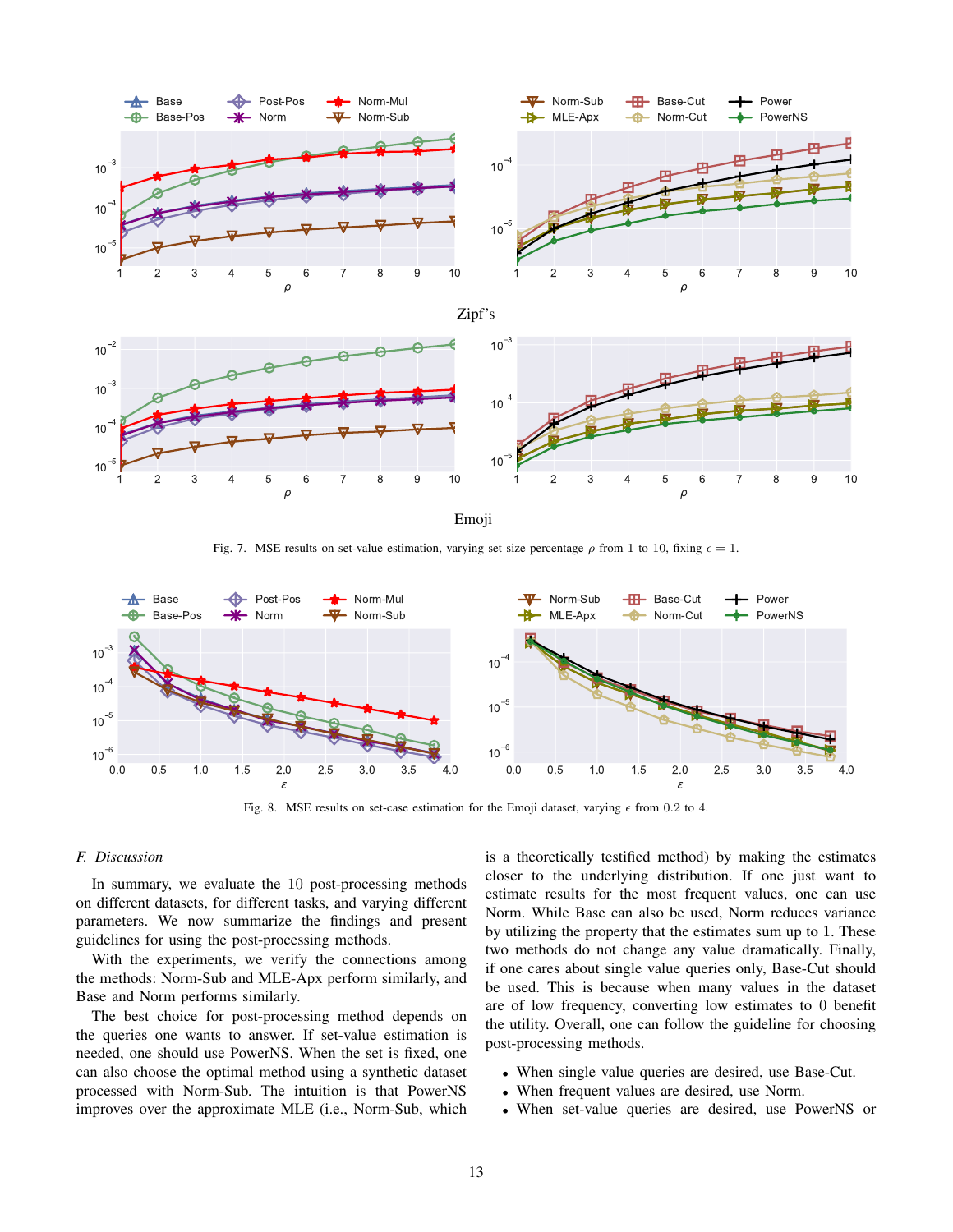

Fig. 9. Synthetic estimation for set-case query on the Emoji dataset.

select one using synthetic datasets.

#### <span id="page-13-10"></span>VI. RELATED WORK

<span id="page-13-6"></span>LDP frequency oracle (estimating frequencies of values) is a fundamental primitive in LDP. There have been several mechanisms [\[14\]](#page-13-2), [\[5\]](#page-13-4), [\[31\]](#page-14-1), [\[4\]](#page-13-8), [\[2\]](#page-13-5), [\[36\]](#page-14-2) proposed for this task. Among them, [\[31\]](#page-14-1) introduces OLH, which achieves low estimation errors and low communication costs on large domains. Hadamard Response [\[4\]](#page-13-8), [\[2\]](#page-13-5) is similar to OLH in essence, but uses the Hadamard transform instead of hash functions. The aggregation part is faster because evaluating a Hadamard entry is practically faster; but it only outputs a binary value, which gives higher error than OLH for larger  $\epsilon$  setting. Subset selection [\[36\]](#page-14-2), [\[30\]](#page-14-6) achieves better accuracy than OLH, but with a much higher communication cost.

LDP frequency oracle is also a building block for other analytical tasks, e.g., finding heavy hitters [\[4\]](#page-13-8), [\[7\]](#page-13-11), [\[34\]](#page-14-14), frequent itemset mining [\[26\]](#page-14-15), [\[33\]](#page-14-16), releasing marginals under LDP [\[27\]](#page-14-17), [\[8\]](#page-13-12), [\[38\]](#page-14-4), key-value pair estimation [\[37\]](#page-14-18), [\[15\]](#page-14-19), evolving data monitoring [\[18\]](#page-14-20), [\[13\]](#page-13-13), and (multi-dimensional) range analytics [\[32\]](#page-14-0), [\[22\]](#page-14-9). Mean estimation is also a building block in LDP; most of existing work transforms the numerical value to a discrete value using stochastic round, and then apply frequency oracles [\[11\]](#page-13-14), [\[29\]](#page-14-21), [\[24\]](#page-14-22).

There exist efforts to post-process results in the setting of centralized DP. Most of them focus on utilizing the structural information in problems other than the simple histogram, e.g., estimating marginals [\[10\]](#page-13-15), [\[25\]](#page-14-23) and hierarchy structure [\[16\]](#page-14-7). The methods do not consider the non-negativity constraint. Other than that, they are similar to Norm-Sub and minimize  $L_2$  distance. On the other hand, the authors of [\[23\]](#page-14-24) started from MLE and propose a method to minimize  $L_1$  instead of  $L_2$  distance, as the DP noise follows Laplace distribution.

In the LDP setting, Kairouz et al. [\[19\]](#page-14-10) study exact MLE for GRR and RAPPOR [\[14\]](#page-13-2); and empirically show exact MLE performs worse than Norm-Sub. In [\[3\]](#page-13-9), Bassily proves the error bound of Norm-Sub for the Hadamard Response mechanism. Jia et al. [\[17\]](#page-14-3) propose to use external information about the dataset's distribution (e.g., assume the underlying dataset follows Gaussian or Zipf's distribution). We note that such information may not always be available. On the other hand, we exploit the basic information in each LDP setting. That is, first, the total number of users is known; second, negative values are not possible. We found that in the LDP setting, on the contrary to [\[19\]](#page-14-10), minimizing  $L_2$  distance achieves MLE under the approximation that the noise is close to the Gaussian distribution. There are also post-processing techniques proposed for other settings: Blasiok et al. [\[6\]](#page-13-16) study the post-processing for linear queries, which generalizes histogram estimation; but their method only applied to a nonoptimal LDP mechanism. [\[28\]](#page-14-8) and [\[22\]](#page-14-9) consider the hierarchy structure and apply the technique of [\[16\]](#page-14-7). [\[37\]](#page-14-18) considers mean estimation and propose to project the result into [0, 1].

#### VII. CONCLUSION

<span id="page-13-7"></span>In this paper, we study how to post-process results from existing frequency oracles to make them consistent while achieving high accuracy for a wide range of tasks, including frequencies of individual values, frequencies of the most frequent values, and frequencies of subsets of values. We considered 10 different methods, in addition to the baseline. We identified Norm performs similar to Base, and MLE-Apx performs similar to Norm-Sub. We then recommend that for full-domain estimation, Base-Cut should be used; when estimating frequency of the most frequent values, Norm should be used; when answering set-value queries, PowerNS or the optimal one from synthetic dataset should be used.

#### ACKNOWLEDGEMENT

This project is supported by NSF grant 1640374, NWO grant 628.001.026, and NSF grant 1931443. We thank our shepherd Neil Gong and the anonymous reviewers for their helpful suggestions.

#### **REFERENCES**

- <span id="page-13-1"></span>[1] Apple differential privacy team, learning with privacy at scale, 2017.
- <span id="page-13-5"></span>[2] J. Acharya, Z. Sun, and H. Zhang. Hadamard response: Estimating distributions privately, efficiently, and with little communication. In *AISTATS*, 2019.
- <span id="page-13-9"></span>[3] R. Bassily. Linear queries estimation with local differential privacy. In *AISTATS*, 2019.
- <span id="page-13-8"></span>[4] R. Bassily, K. Nissim, U. Stemmer, and A. G. Thakurta. Practical locally private heavy hitters. In *NIPS*, 2017.
- <span id="page-13-4"></span>[5] R. Bassily and A. D. Smith. Local, private, efficient protocols for succinct histograms. In *STOC*, 2015.
- <span id="page-13-16"></span>[6] J. Blasiok, M. Bun, A. Nikolov, and T. Steinke. Towards instanceoptimal private query release. In *SODA*, 2019.
- <span id="page-13-11"></span>[7] M. Bun, J. Nelson, and U. Stemmer. Heavy hitters and the structure of local privacy. In *PODS*, 2018.
- <span id="page-13-12"></span>[8] G. Cormode, T. Kulkarni, and D. Srivastava. Marginal release under local differential privacy. In *SIGMOD*, 2018.
- <span id="page-13-3"></span>[9] B. Ding, J. Kulkarni, and S. Yekhanin. Collecting telemetry data privately. In *NIPS*, 2017.
- <span id="page-13-15"></span>[10] B. Ding, M. Winslett, J. Han, and Z. Li. Differentially private data cubes: optimizing noise sources and consistency. In *SIGMOD*, 2011.
- <span id="page-13-14"></span>[11] J. C. Duchi, M. I. Jordan, and M. J. Wainwright. Local privacy and statistical minimax rates. In *FOCS*, 2013.
- <span id="page-13-0"></span>[12] C. Dwork, F. McSherry, K. Nissim, and A. Smith. Calibrating noise to sensitivity in private data analysis. In *TCC*, 2006.
- <span id="page-13-13"></span>[13] Ú. Erlingsson, V. Feldman, I. Mironov, A. Raghunathan, K. Talwar, and A. Thakurta. Amplification by shuffling: From local to central differential privacy via anonymity. In *SODA*, 2018.
- <span id="page-13-2"></span>[14] Ú. Erlingsson, V. Pihur, and A. Korolova. RAPPOR: randomized aggregatable privacy-preserving ordinal response. In *CCS*, 2014.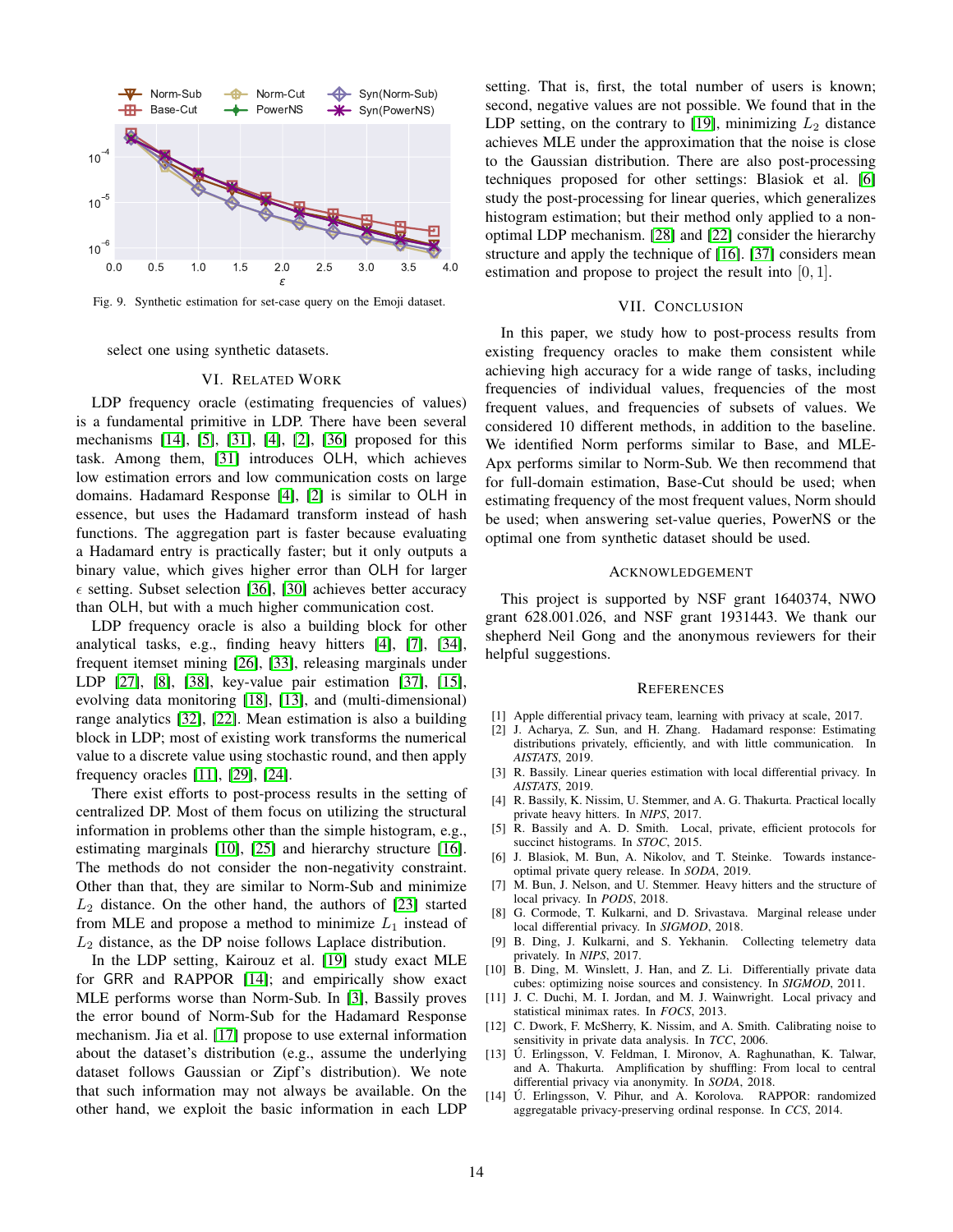

<span id="page-14-13"></span>Emoji

Fig. 10. MSE results on top-k value estimation varying k from 2 to 32, fixing  $\epsilon = 1$ .

- <span id="page-14-19"></span>[15] X. Gu, M. Li, Y. Cheng, L. Xiong, and Y. Cao. Pckv: Locally differentially private correlated key-value data collection with optimized utility. In *USENIX Security*, 2020.
- <span id="page-14-7"></span>[16] M. Hay, V. Rastogi, G. Miklau, and D. Suciu. Boosting the accuracy of differentially private histograms through consistency. *PVLDB*, 2010.
- <span id="page-14-3"></span>[17] J. Jia and N. Z. Gong. Calibrate: Frequency estimation and heavy hitter identification with local differential privacy via incorporating prior knowledge. In *INFOCOM*, 2019.
- <span id="page-14-20"></span>[18] M. Joseph, A. Roth, J. Ullman, and B. Waggoner. Local differential privacy for evolving data. In *NIPS*, 2018.
- <span id="page-14-10"></span>[19] P. Kairouz, K. Bonawitz, and D. Ramage. Discrete distribution estimation under local privacy. In *ICML*, 2016.
- <span id="page-14-12"></span>[20] W. Karush. Minima of functions of several variables with inequalities as side constraints. *M. Sc. Dissertation. Dept. of Mathematics, Univ. of Chicago*, 1939.
- <span id="page-14-11"></span>[21] H. W. Kuhn and A. W. Tucker. Nonlinear programming. In *Traces and emergence of nonlinear programming*. Springer, 2014.
- <span id="page-14-9"></span>[22] T. Kulkarni, G. Cormode, and D. Srivastava. Answering range queries under local differential privacy. *PVLDB*, 2019.
- <span id="page-14-24"></span>[23] J. Lee, Y. Wang, and D. Kifer. Maximum likelihood postprocessing for differential privacy under consistency constraints. In *KDD*, 2015.
- <span id="page-14-22"></span>[24] Z. Li, T. Wang, M. Lopuhaä-Zwakenberg, B. Skoric, and N. Li. Estimating numerical distributions under local differential privacy. *arXiv preprint arXiv:1912.01051*, 2019.
- <span id="page-14-23"></span>[25] W. Qardaji, W. Yang, and N. Li. Priview: practical differentially private release of marginal contingency tables. In *SIGMOD*, 2014.
- <span id="page-14-15"></span>[26] Z. Qin, Y. Yang, T. Yu, I. Khalil, X. Xiao, and K. Ren. Heavy hitter estimation over set-valued data with local differential privacy. In *CCS*, 2016.
- <span id="page-14-17"></span>[27] X. Ren, C.-M. Yu, W. Yu, S. Yang, X. Yang, J. A. McCann, and S. Y. Philip. Lopub: High-dimensional crowdsourced data publication with local differential privacy. *Trans. on Info. Forensics and Security*, 2018.
- <span id="page-14-8"></span>[28] N. Wang, X. Xiao, Y. Yang, T. D. Hoang, H. Shin, J. Shin, and G. Yu. Privtrie: Effective frequent term discovery under local differential privacy. In *ICDE*, 2018.
- <span id="page-14-21"></span>[29] N. Wang, X. Xiao, Y. Yang, J. Zhao, S. C. Hui, H. Shin, J. Shin,

and G. Yu. Collecting and analyzing multidimensional data with local differential privacy. In *ICDE*, 2019.

- <span id="page-14-6"></span>[30] S. Wang, L. Huang, P. Wang, Y. Nie, H. Xu, W. Yang, X. Li, and C. Qiao. Mutual information optimally local private discrete distribution estimation. *CoRR*, abs/1607.08025, 2016.
- <span id="page-14-1"></span>[31] T. Wang, J. Blocki, N. Li, and S. Jha. Locally differentially private protocols for frequency estimation. In *USENIX Security*, 2017.
- <span id="page-14-0"></span>[32] T. Wang, B. Ding, J. Zhou, C. Hong, Z. Huang, N. Li, and S. Jha. Answering multi-dimensional analytical queries under local differential privacy. In *SIGMOD*. ACM, 2019.
- <span id="page-14-16"></span>[33] T. Wang, N. Li, and S. Jha. Locally differentially private frequent itemset mining. In *SP*, 2018.
- <span id="page-14-14"></span>[34] T. Wang, N. Li, and S. Jha. Locally differentially private heavy hitter identification. *Trans. Dependable Sec. Comput.*, 2019.
- <span id="page-14-5"></span>[35] S. L. Warner. Randomized response: A survey technique for eliminating evasive answer bias. *Journal of the American Statistical Association*, 1965.
- <span id="page-14-2"></span>[36] M. Ye and A. Barg. Optimal schemes for discrete distribution estimation under locally differential privacy. *Transactions on Information Theory*, 2018.
- <span id="page-14-18"></span>[37] Q. Ye, H. Hu, X. Meng, and H. Zheng. Privkv: Key-value data collection with local differential privacy. In *SP*, 2019.
- <span id="page-14-4"></span>[38] Z. Zhang, T. Wang, N. Li, S. He, and J. Chen. Calm: Consistent adaptive local marginal for marginal release under local differential privacy. In *CCS*, 2018.